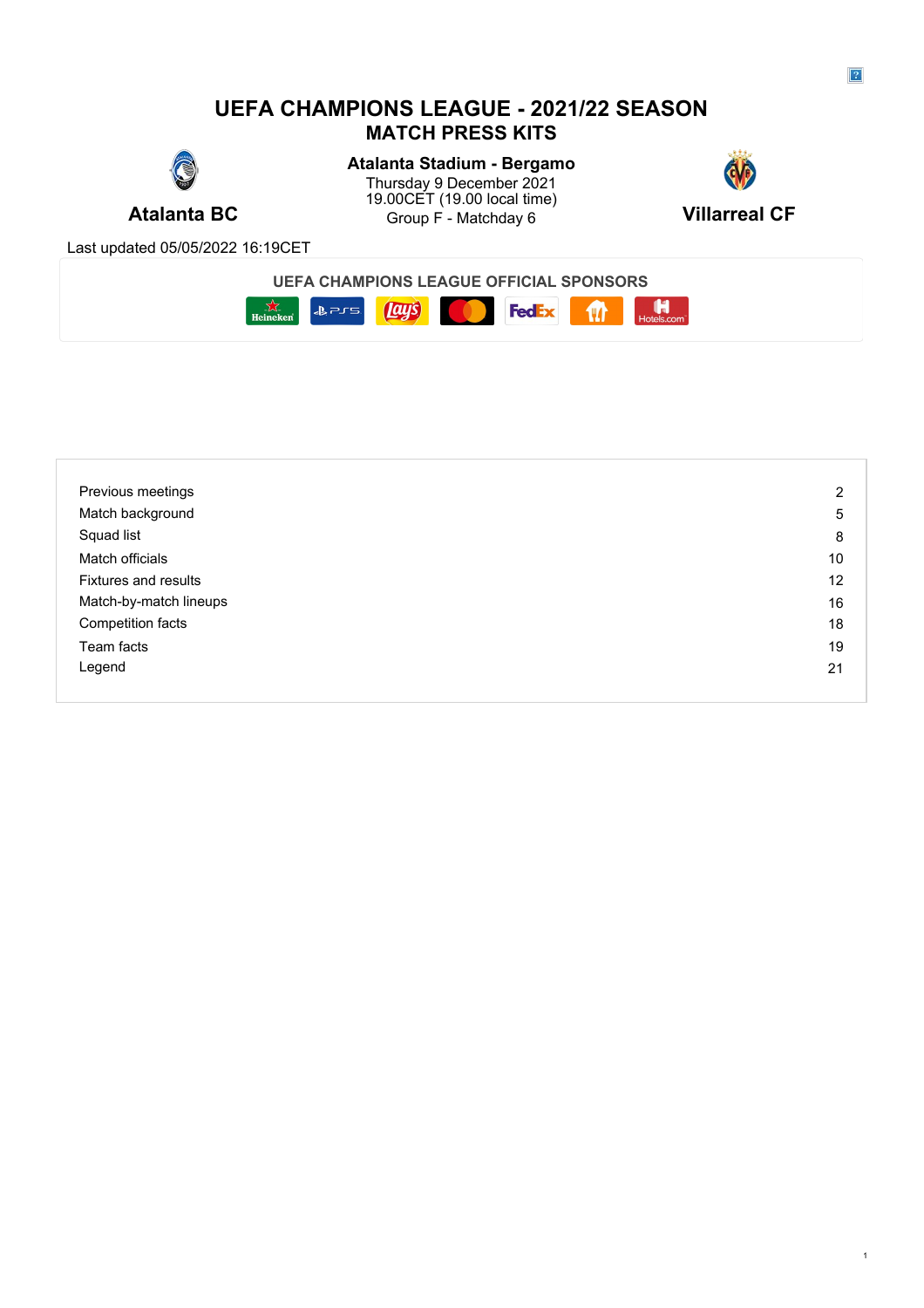# **Previous meetings**

# **Head to Head**

#### **UEFA Champions League**

| <b>Date</b> | <b>Stage</b> | <b>Match</b>                | <b>Result</b> | <b>Venue</b> | <b>Goalscorers</b>                                   |
|-------------|--------------|-----------------------------|---------------|--------------|------------------------------------------------------|
| 14/09/2021  | GS           | Villarreal CF - Atalanta BC | $2 - 2$       | Villarreal   | Trigueros 39,<br>Danjuma 73; Freuler<br>6, Gosens 83 |

|                                                                | <b>Home</b> |  |  |  | Away |  | Final |  | Total |  |  |  |  |  |                                               |
|----------------------------------------------------------------|-------------|--|--|--|------|--|-------|--|-------|--|--|--|--|--|-----------------------------------------------|
|                                                                |             |  |  |  |      |  |       |  |       |  |  |  |  |  | Pid W D L Pid W D L Pid W D L Pid W D L GF GA |
| Atalanta BC                                                    |             |  |  |  |      |  |       |  |       |  |  |  |  |  | 0 0 0 0 0 1 0 1 0 0 0 0 0 0 1 0 1 0 2 2       |
| <b>Villarreal CF</b>                                           |             |  |  |  |      |  |       |  |       |  |  |  |  |  | 1 0 1 0 0 0 0 0 0 0 0 0 0 0 1 0 1 0 2 2       |
| Atalanta BO - Bassad consus shika fuenza con control secuntur. |             |  |  |  |      |  |       |  |       |  |  |  |  |  |                                               |

**Atalanta BC - Record versus clubs from opponents' country**

#### **UEFA Champions League**

| Date       | <b>Stage</b>    | <b>Match</b>                        | <b>Result</b>     | <b>Venue</b> | <b>Goalscorers</b>                                    |
|------------|-----------------|-------------------------------------|-------------------|--------------|-------------------------------------------------------|
| 16/03/2021 | R <sub>16</sub> | <b>Real Madrid CF - Atalanta BC</b> | $3-7$<br>agg: 4-1 | Madrid       | Benzema 34, Ramos<br>60 (P), Asensio 84;<br>Muriel 83 |
| 24/02/2021 | R <sub>16</sub> | Atalanta BC - Real Madrid CF        | $0 - 1$           | Bergamo      | Mendy 86                                              |

### **UEFA Champions League**

| <b>Date</b> | <b>Stage</b>    | <b>Match</b>              | <b>Result</b>       | <b>Venue</b> | <b>Goalscorers</b>                                                      |
|-------------|-----------------|---------------------------|---------------------|--------------|-------------------------------------------------------------------------|
| 10/03/2020  | R <sub>16</sub> | Valencia CF - Atalanta BC | $3 - 4$<br>agg: 4-8 | Valencia     | Gameiro 21, 51,<br>Ferran Torres 67;<br>Iličić 3 (P), 43 (P), 71,<br>82 |
| 19/02/2020  | R <sub>16</sub> | Atalanta BC - Valencia CF | $4 - 1$             | Milan        | Hateboer 16, 62, Iličić<br>42, Freuler 57;<br>Cheryshev 66              |

# **Villarreal CF - Record versus clubs from opponents' country**

### **UEFA Europa League**

| <b>Date</b> | <b>Stage</b> | <b>Match</b>                   | <b>Result</b>       | Venue      | Goalscorers                     |
|-------------|--------------|--------------------------------|---------------------|------------|---------------------------------|
| 23/02/2017  | R32          | <b>AS Roma - Villarreal CF</b> | $0 - 1$<br>agg: 4-1 | Rome       | Borré 15                        |
| 16/02/2017  | R32          | Villarreal CF - AS Roma        | $0 - 4$             | Villarreal | Emerson 32, Džeko<br>65, 79, 86 |

#### **UEFA Europa League**

| <b>Date</b> | Stage | <b>Match</b>                      | <b>Result</b> | Venue         | <b>Goalscorers</b> |
|-------------|-------|-----------------------------------|---------------|---------------|--------------------|
| 25/02/2016  | R32   | <b>SSC Napoli - Villarreal CF</b> | agg:          | <b>Naples</b> | Hamšík 17; Pina 59 |
| 18/02/2016  | R32   | Villarreal CF - SSC Napoli        |               | Villarreal    | Denis Suárez 82    |

#### **UEFA Champions League**

| <b>Date</b> | <b>Stage</b> | <b>Match</b>                         | <b>Result</b> | Venue     | <b>Goalscorers</b>         |
|-------------|--------------|--------------------------------------|---------------|-----------|----------------------------|
| 07/12/2011  | $\cap$<br>50 | - SSC Napoli<br><b>Villarreal CF</b> | ∪−∠           | Villarrea | Hamšík 76<br>Inler $65, 1$ |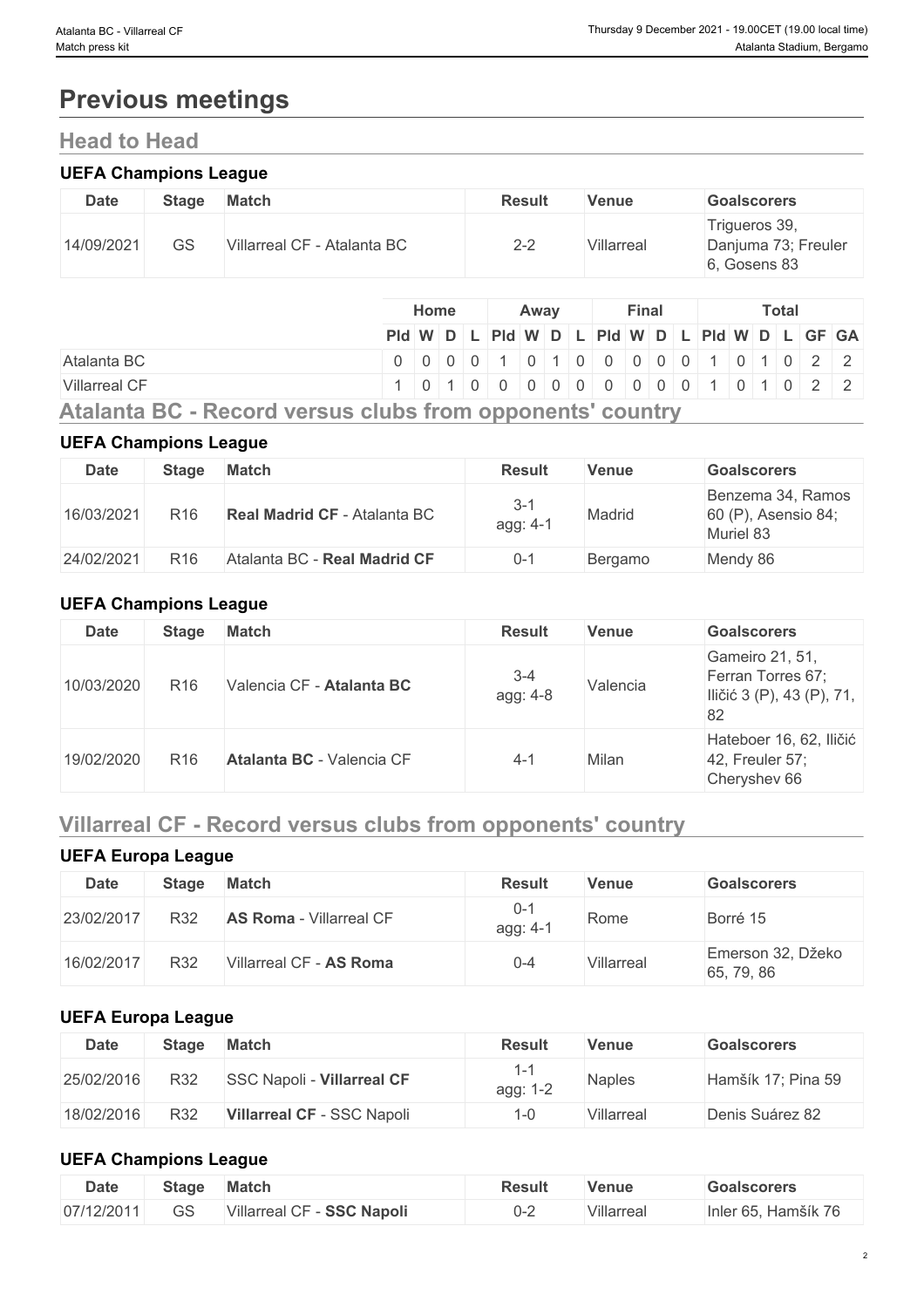### **UEFA Champions League**

| 27/09/2011 | $\sim$<br>92 | <b>SSC Napoli - Villarreal CF</b> | ᄼ<br>_ | Naples | Hamšík 15, Cavani 17<br>(D) |
|------------|--------------|-----------------------------------|--------|--------|-----------------------------|

# **UEFA Europa League**

| <b>Date</b> | <b>Stage</b> | <b>Match</b>               | <b>Result</b>       | <b>Venue</b>  | <b>Goalscorers</b>                  |
|-------------|--------------|----------------------------|---------------------|---------------|-------------------------------------|
| 24/02/2011  | R32          | Villarreal CF - SSC Napoli | $2 - 1$<br>agg: 2-1 | Villarreal    | Nilmar 42, Rossi<br>45+1; Hamšík 18 |
| 17/02/2011  | R32          | SSC Napoli - Villarreal CF | 0-0                 | <b>Naples</b> |                                     |

### **UEFA Europa League**

| <b>Date</b> | <b>Stage</b> | <b>Match</b>                    | <b>Result</b> | <b>Venue</b> | <b>Goalscorers</b>                                      |
|-------------|--------------|---------------------------------|---------------|--------------|---------------------------------------------------------|
| 05/11/2009  | GS           | <b>Villarreal CF - SS Lazio</b> | $4 - 1$       | Villarreal   | Pirès 2, 15 (P), Cani<br>13, Rossi 83 (P);<br>Zárate 72 |
| 22/10/2009  | GS           | <b>SS Lazio</b> - Villarreal CF | $2 - 1$       | Rome         | Zárate 20, Rocchi<br>90+2; Eguren 40                    |

# **UEFA Cup**

| <b>Date</b> | <b>Stage</b>  | <b>Match</b>                                                | <b>Result</b> | <b>Venue</b> | <b>Goalscorers</b>     |
|-------------|---------------|-------------------------------------------------------------|---------------|--------------|------------------------|
| 25/10/2007  | $\cap$<br>5 ت | F - ACF Fiorentina<br>$\sim$ $\sim$ $\sim$<br>Villarreal CF |               | Villarreal   | Capdevila 88; Vieri 48 |

# **UEFA Champions League**

| <b>Date</b> | <b>Stage</b> | <b>Match</b>                                              | <b>Result</b>          | <b>Venue</b> | <b>Goalscorers</b>                 |
|-------------|--------------|-----------------------------------------------------------|------------------------|--------------|------------------------------------|
| 04/04/2006  | QF           | Villarreal CF - FC Internazionale<br>Milano               | $1 - 0$<br>agg: 2-2 ag | Villarreal   | Arruabarrena 58                    |
| 29/03/2006  | QF           | <b>FC Internazionale Milano -</b><br><b>Villarreal CF</b> | $2 - 1$                | Milan        | Adriano 7, Martins 54;<br>Forlán 1 |

#### **UEFA Cup**

| <b>Date</b> | <b>Stage</b> | <b>Match</b>                       | <b>Result</b> | <b>Venue</b> | <b>Goalscorers</b>   |
|-------------|--------------|------------------------------------|---------------|--------------|----------------------|
| 21/10/2004  | GS           | <b>SS Lazio -</b><br>Villarreal CF |               | Rome         | Rocchi 85; José Mari |

# **UEFA Cup**

| <b>Date</b> | Stage | <b>Match</b>                   | <b>Result</b>       | Venue      | <b>Goalscorers</b>                     |
|-------------|-------|--------------------------------|---------------------|------------|----------------------------------------|
| 25/03/2004  | R4    | AS Roma - Villarreal CF        | $2 - 1$<br>agg: 2-3 | Rome       | Emerson 10, Cassano<br>50; Anderson 66 |
| 11/03/2004  | R4    | <b>Villarreal CF - AS Roma</b> | $2 - 0$             | Villarreal | Anderson 29, José<br>Mari 35           |

### **UEFA Intertoto Cup**

| <b>Date</b> | <b>Stage</b> | <b>Match</b>                   | <b>Result</b> | Venue      | <b>Goalscorers</b>        |
|-------------|--------------|--------------------------------|---------------|------------|---------------------------|
| 26/07/2003  | R3           | Brescia Calcio - Villarreal CF | agg: 1-3      | Brescia    | Petruzzi 88; Guayre<br>52 |
| 19/07/2003  | R3           | Villarreal CF - Brescia Calcio | $2 - 0$       | Villarreal | Calleja 15, Víctor 81     |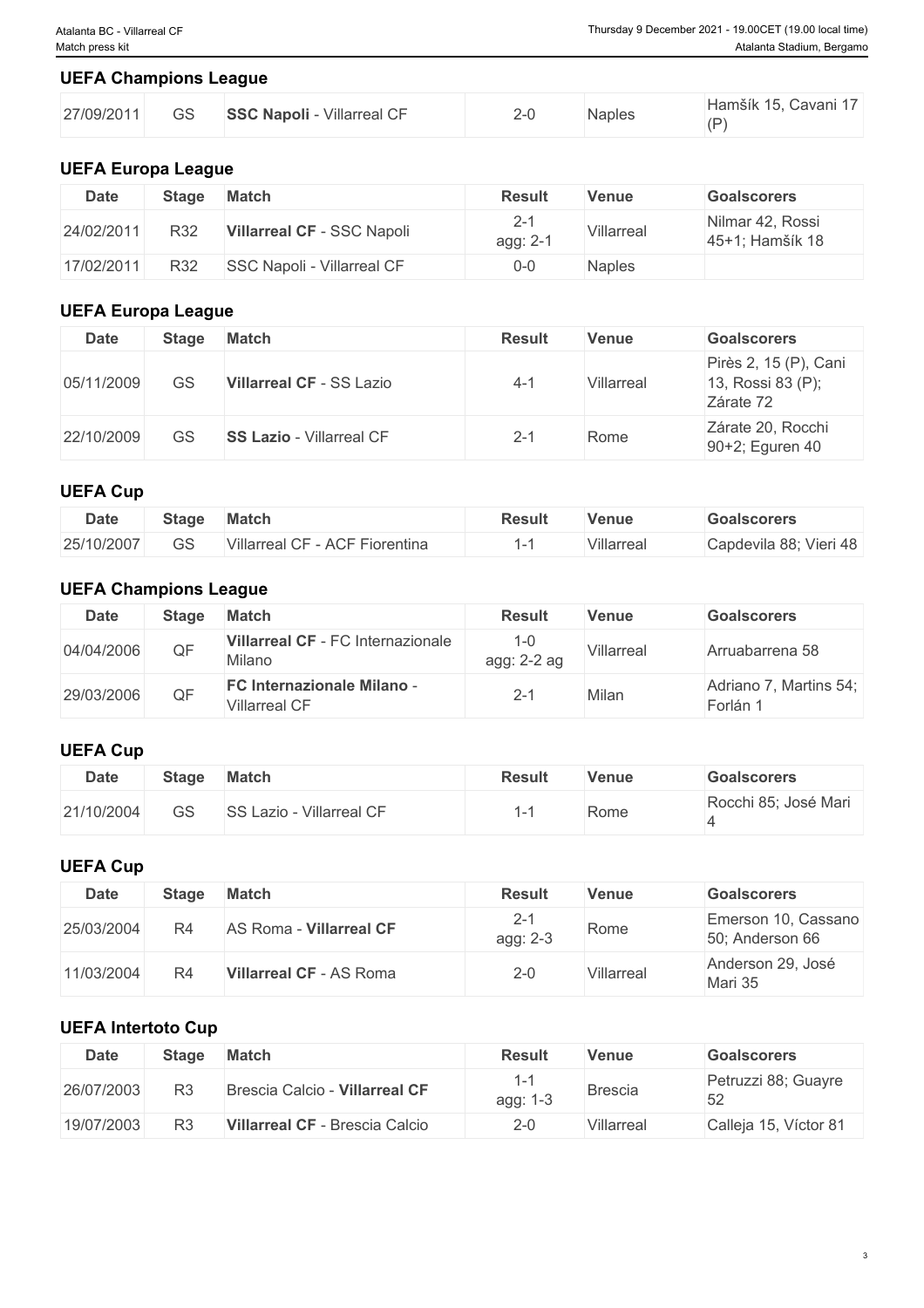4

### **UEFA Intertoto Cup**

| <b>Date</b> | <b>Stage</b>   | <b>Match</b>                     | <b>Result</b>                                      | Venue | <b>Goalscorers</b>            |
|-------------|----------------|----------------------------------|----------------------------------------------------|-------|-------------------------------|
| 27/07/2002  | R3             | <b>Villarreal CF - Torino FC</b> | $2 - 0$<br>agg: 2-2 (aet, 4- Villarreal<br>3 pens) |       | Guayre 46,<br>Arruabarrena 61 |
| 21/07/2002  | R <sub>3</sub> | <b>Torino FC - Villarreal CF</b> | $2 - 0$                                            | Turin | Comotto 44, Ferrante<br>.48   |

|                      | Home | Away                                                                                                                                 | <b>Final</b> | <b>Total</b> |  |  |  |
|----------------------|------|--------------------------------------------------------------------------------------------------------------------------------------|--------------|--------------|--|--|--|
|                      |      | Pid W D L Pid W D L Pid W D L Pid W D L GF GA                                                                                        |              |              |  |  |  |
| Atalanta BC          |      | 2 1 0 1 3 1 1 1 0 0 0 0 0 5 2 1 2 11 10                                                                                              |              |              |  |  |  |
| <b>Villarreal CF</b> |      | $11 \mid 7 \mid 2 \mid 2 \mid 10 \mid 1 \mid 4 \mid 5 \mid 0 \mid 0 \mid 0 \mid 0 \mid 21 \mid 8 \mid 6 \mid 7 \mid 24 \mid 24 \mid$ |              |              |  |  |  |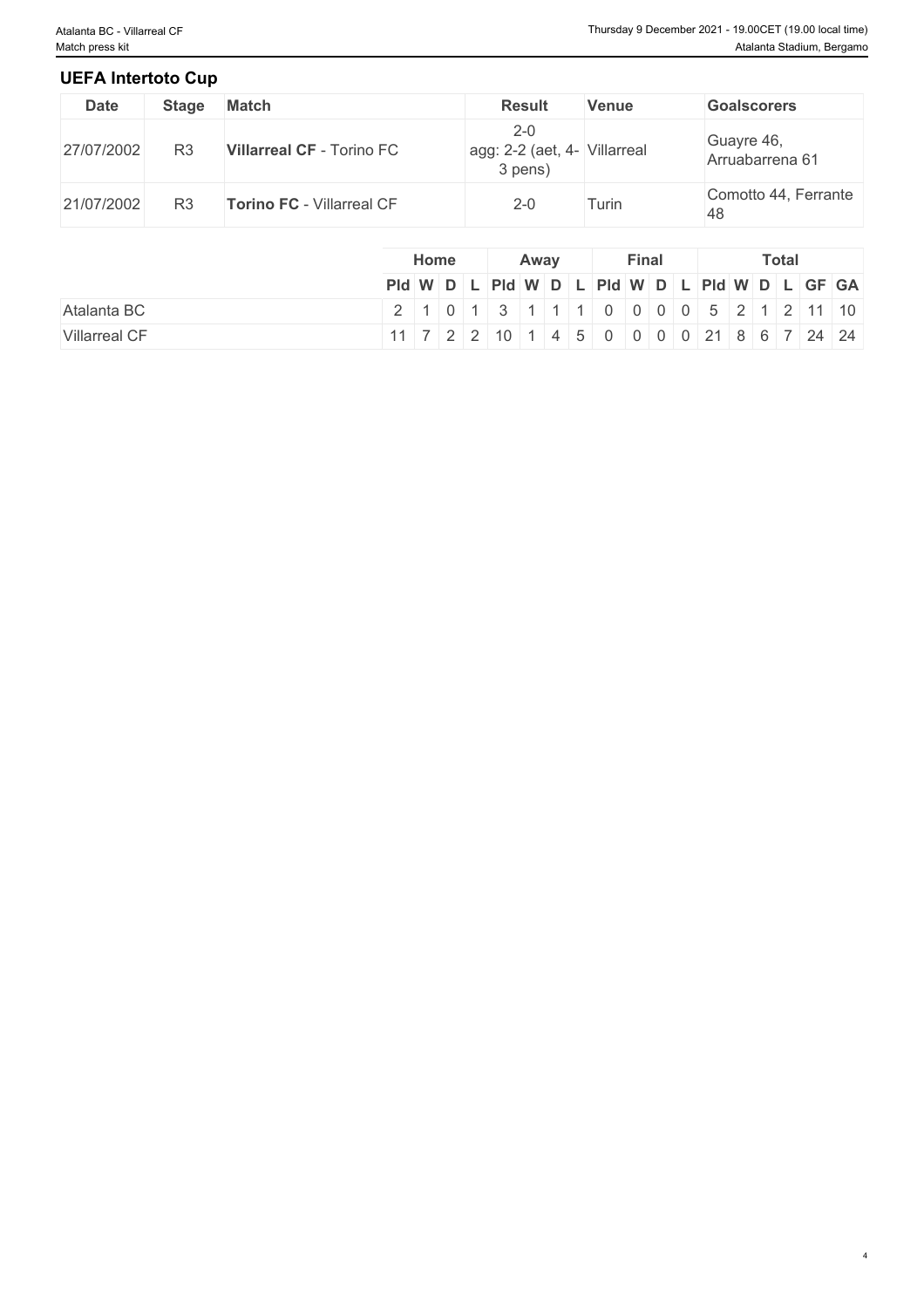# **Match background**

Atalanta take on Villarreal in Bergamo needing a win to claim Group F's runners-up spot, while a draw will suffice for the visitors.

• It finished all square in Spain on Matchday 1, Remo Freuler (6) giving Atalanta an early lead before Manu Trigueros levelled for the home side six minutes before half-time. Arnaut Danjuma looked to have given Villarreal all three points in the 73rd minute, but Robin Gosens responded for the visitors ten minutes later, Villarreal ending with ten men after substitute Francis Coquelin's late red card.

• Villarreal have since moved on to seven points, three behind section winners Manchester United, who beat them 2-0 in Spain last time out; Atalanta are on six, while Young Boys have four.

• Villarreal will therefore go through if they avoid defeat and will finish third if they lose. Atalanta will progress with a victory and finish third if they draw.

# **Form guide**

**Atalanta** • Having never featured in the UEFA Champions League before 2019/20, Atalanta are making their third successive appearance in the group stage. Quarter-finalists on debut two seasons ago, they again reached the knockout rounds in 2020/21, losing to Real Madrid in the last 16.

• The Italian club were second behind Liverpool in Group D last season, sealing progress with a 1-0 win at Ajax on Waters 50. Villared of Matches Matches Matches Matches Matches Matches Matches Matches Matches Matches Matches Matches Matches Matches Matches Matches Matches Matches Matches Matches Matches Matches Matches Matches Matches Atalanta's heaviest European defeat – before Gian Piero Gasperini's side turned the tables with a famous 2-0 victory at Anfield. Thursty Decreme 132: Maximum Americans (Thursty of Exerceme 232: 15 Maximum Americans in Milan in 2019/20. Maximum Americans in Milan Internal in Bergamo needing a win to claim Group P's numers-up spot, while a draw will s • That most recent campaign most recent campaign was also the most recent campaign was a considerable campaign was a<br>
Adapted at on Milensol in Bergamo needing a win to claim Group F's runners-up spot, while a disor sul su

• The club from Bergamo were subsequently beaten 1-0 at home and 3-1 away by Real Madrid in the round of 16.

• Atalanta have won only three of their ten home UEFA Champions League matches (D4 L3) with the defeat of Young Boys on Matchday 2 this season their first victory in Bergamo in the competition (D3 L2) having played their home overall (W13 D10).

• Both Atalanta's meetings with Spanish opponents before this season came in the UEFA Champions League round of 16, against Valencia in 2019/20 (4-1 h, 4-3 a) and Real Madrid last season.

#### **Villarreal**

• Seventh in the Spanish Liga in 2020/21, Villarreal's UEFA Europa League triumph means they are playing in the UEFA Champions League group stage for the fourth time, and the first since 2011/12.

section that also included Bayern München, Napoli and Manchester City.

• The Yellow Submarine have twice reached the UEFA Champions League knockout rounds. Semi-finalists on debut in 2005/06, they made it to the quarter-finals three years later – both campaigns ended by Arsenal.

• Having lost none of their first 11 UEFA Champions League group games (W4 D7), Villarreal had been beaten in seven in a row before drawing with Atalanta on Matchday 1. The Matchday 3 win at Young Boys ended a run of 11 group games without a victory (D3 L8), since a 6-3 home win against Aalborg on Matchday 3 in 2008/09.

• That victory at Young Boys was only Villarreal's second in 11 away fixtures in the UEFA Champions League group stage (D4 L5), the other a 1-0 win at Benfica on Matchday 4 of the 2005/06 campaign.

• In 2020/21, Unai Emery's team cruised to first place in UEFA Europa League Group I ahead of Maccabi Tel-Aviv, Sivasspor and Qarabağ to reach the round of 32 for the eighth time before comfortably disposing of UEFA Champions League group stage participants Salzburg (2-0 a, 2-1 h) and Dynamo Kyiv (2-0 a, 2-0 h). They also won both quarterfinal matches against Dinamo Zagreb (1-0 a, 2-1 h) and then knocked out Emery's former employers Arsenal in the semi-final (2-1 h, 0-0 a) before beating Manchester United 11-10 on penalties after a 1-1 draw in the Gdańsk final. Villarreal were undefeated in Europe in 2020/21 with 11 wins and three draws.

• The defeat of United came in Villarreal's first major European final, though they were twice winners of the UEFA Intertoto Cup (2003, 2004) having finished as runners-up in 2002.

• This is Villarreal's seventh European game of the season; they were defeated 6-5 on penalties by UEFA Champions League holders Chelsea after a 1-1 draw in the UEFA Super Cup on 11 August in Belfast.

• With that counted as a draw, a 2-1 defeat at United on Matchday 2 this season ended Villarreal's 26-match unbeaten run against non-Spanish opposition in European matches (W16 D10), since a 1-0 loss at home to Lyon in the 2017/18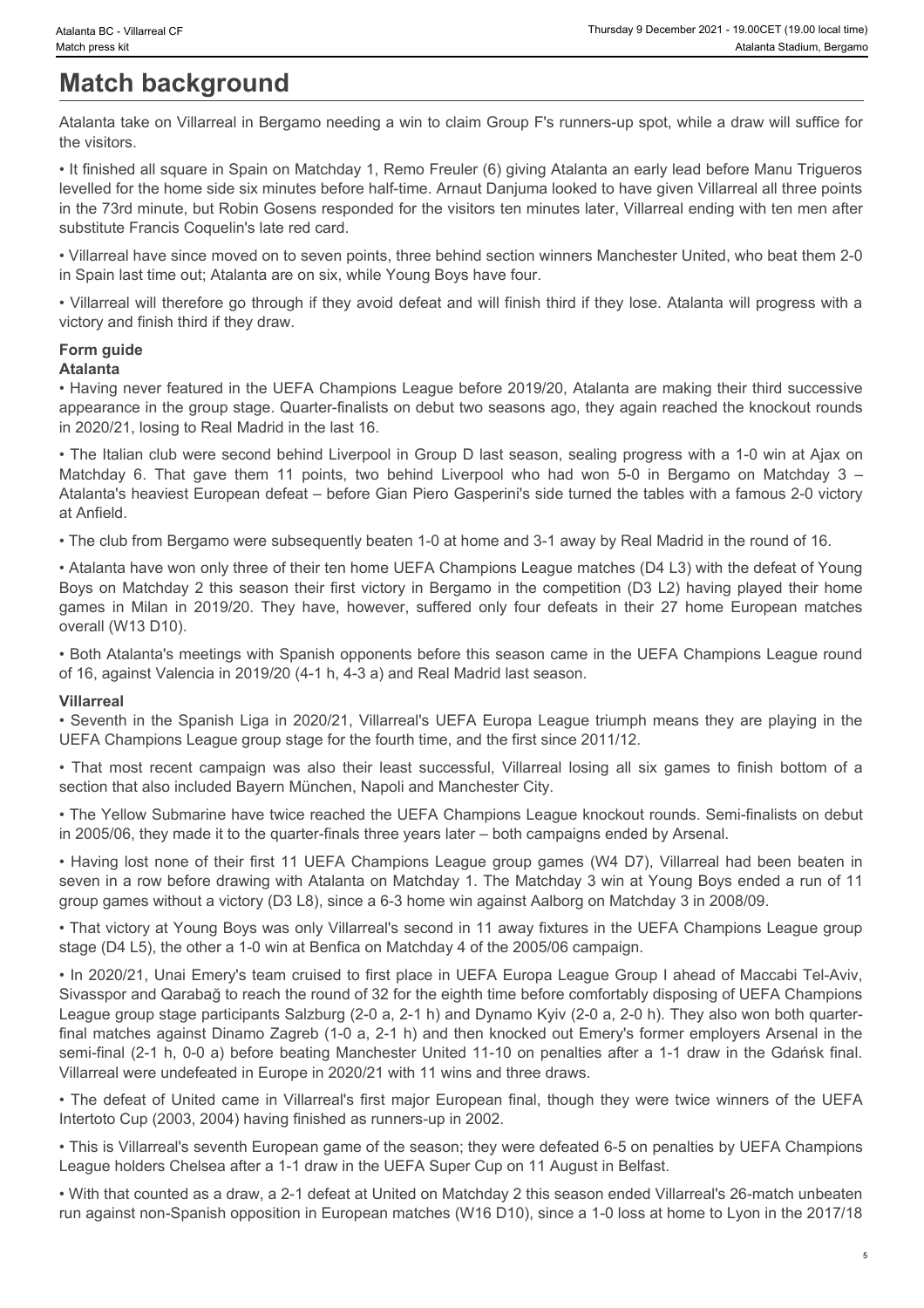UEFA Europa League round of 32 second leg.

• Matchday 1 was Villarreal's first game against an Italian side since the 2016/17 UEFA Europa League round of 32, when they were eliminated by Roma (0-4 h, 1-0 a). That second-leg win is their sole away success against Serie A sides (D4 L5). • Trunder a to Chinese a Construction of 32 second log.<br>• Zapata has score transformation of 32 second log.<br>• Malchday 1 was Villarely first signing and has scheme that score the 2016/17 UEFA Europa League round of 32.<br>• M • The Colombian striker was an unused substitute as Atalanta defeated 4-0 Venezia three assessments and the Pelasticity of the National striker Europa League Turk of the Colombian striker was an unused substitute as Atala

**Links and trivia** • Has played in Italy: Raúl Albiol (Napoli 2013–19)

• Albiol won seven of his ten games against Atalanta with Napoli.

• Have played in Spain: Mario Pašalić (Elche 2014/15 loan) Luis Muriel (Granada 2010/11 loan, Sevilla 2017–19)

• International team-mates: Juan Musso & Juan Foyth (Argentina) Teun Koopmeiners, Hans Hateboer & Arnaut Danjuma (Netherlands)

• Gerard Moreno scored a penalty for Spain in the UEFA EURO 2020 semi-final shoot-out against Italy on 6 July. Atalanta's Rafael Tolói and Matteo Pessina were substitutes for Italy, who prevailed 4-2 on spot kicks after a 1-1 draw.

#### **Latest news**

#### **Atalanta**

• Atalanta made it five successive Serie A victories with a 3-2 win at Napoli on Saturday; they have scored 15 goals in that run, conceding five.

• On 27 November Atalanta won 1-0 at Juventus in Serie A with Duván Zapata scoring the only goal of the game; it was the club's first victory at Juventus since 1989.

appearances for the club in all competitions before drawing a blank at Napoli.

Pašalić scoring a hat-trick.

• Pašalić's haul against Venezia means he has now scored six goals in his last five Serie A games. He also found the net in Croatia's 7-1 win in Malta on 11 November.

• Pašalić is only the third midfielder to have scored two hat-tricks in Serie A since three points for a win was introduced in 1994/95; the others are Kaká and his team-mate Josip Iličić.

• Teun Koopmeiners scored his first Atalanta goal against Venezia.

• Atalanta have 34 points after 16 Serie A games, a club record. They have scored 35 goals.

• Atalanta have won seven of their first eight away games in Serie A for the first time in their history. They drew the other, 2-2 at defending champions Inter on 25 September.

• The win at Napoli was Atalata's fifth successive away Serie A victory for the second time in their history; they had first achieved it in July 2020.

• Robin Gosens has been sidelined by a thigh injury suffered against Young Boys on 29 September.

• Hans Hateboer played 90 minutes against Venezia, his first game of the season after undergoing surgery on his left foot in August.

#### **Villarreal**

• A 3-1 home defeat against Barcelona on 27 November and Saturday's 1-0 loss at Sevilla have made it one win in Villarreal's last eight Liga matches (D2 L5).

• Unai Emery's side have drawn seven of their 15 Liga matches in 2021/22 (W3 L5).

same opponents on 25 April.

• Villareal won 8-0 at non-league side Victoria in the Copa del Rey first round on 30 November.

• Nikita Iosifov and Aïssa Mandi scored their first Villarreal goals at Victoria.

ulus hutumo. Summar operation and the Yellow The Yellow Chukwieze scores a paint first league studies of a since the Yellow Tom Koopments a lay on 6 July 2004 members of a paint with the Chemical against Barcelona against • Gerard Moreno and Juan Foyth both picked up hamstring injuries in a 2-1 defeat at Athletic Club on 23 October; Attainmits and the fower model is the action on 20 November, while Morel is in a 2-th detection on 20 November, concepting the comes on 20 November, concepting the Copa del Rey in the Copa del Rey in the Copa del Rey in th process.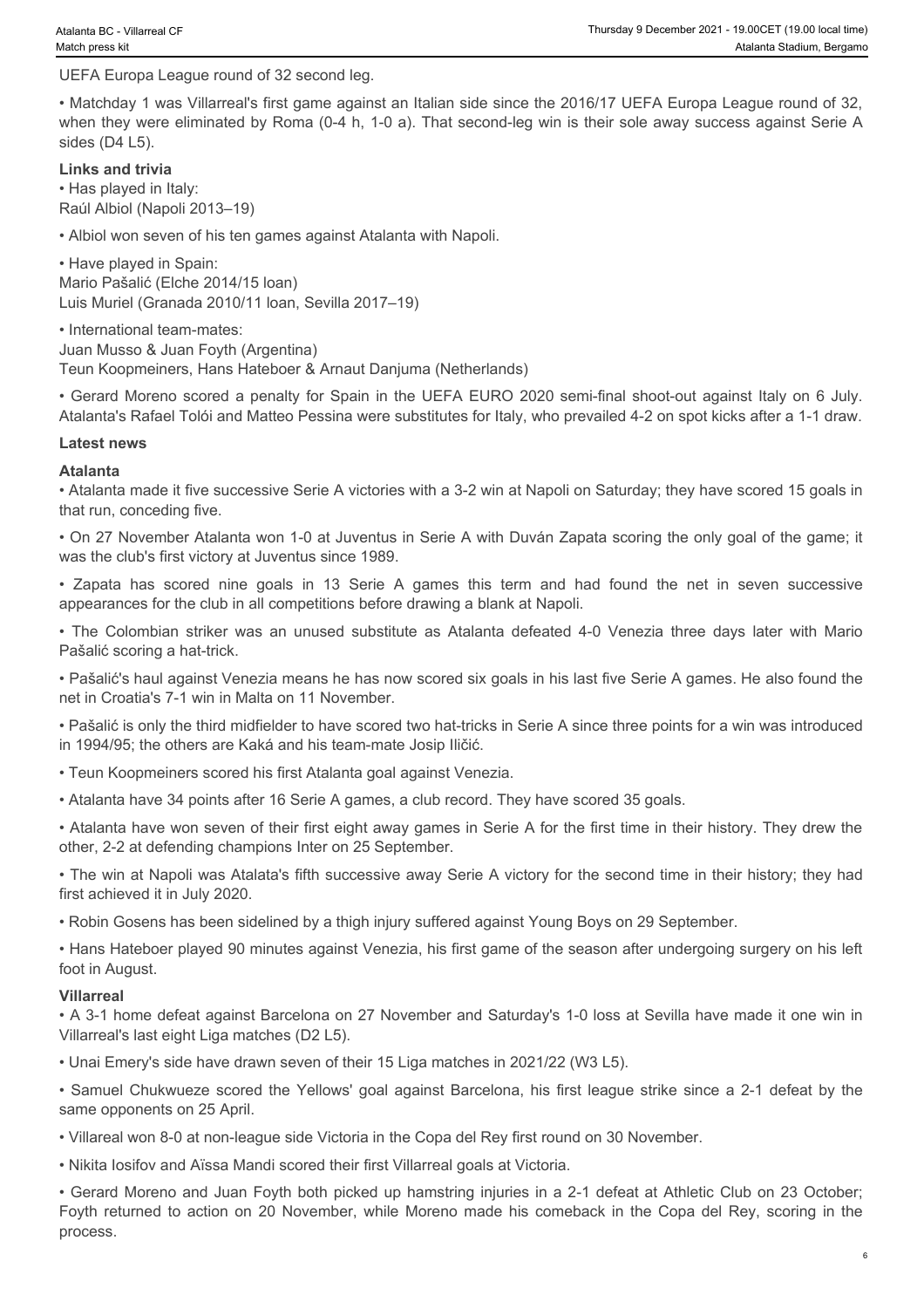7

- Francis Coquelin sat out Saturday's loss at Sevilla with a knock.
- Villarreal have won just six matches in all competitions this season (D9 L7).

• On 4 October, former Tottenham defender Serge Aurier joined Villarreal as a free agent, signing a contract until the end of the season with the option for a two-year extension. He is ineligible for the UEFA Champions League group stage.

• Moreno came joint 26th in the Ballon d'Or voting on 29 November.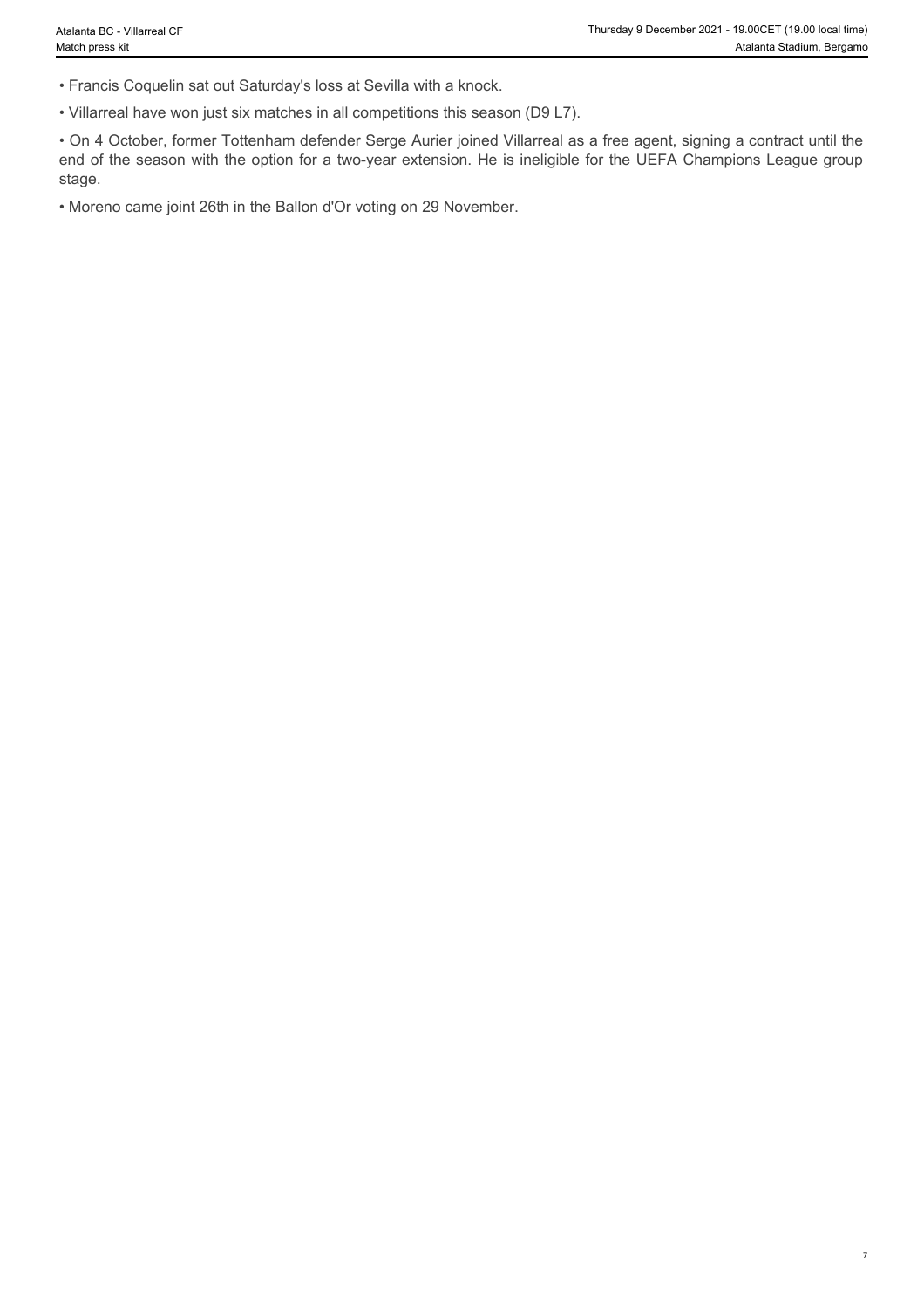# **Squad list**

# **Atalanta BC**

|       |                        |      |                           |       |                          |                                                                                                                                                                                                                                                                                                                                                                                                                                                                   |                                         |                          | <b>Current season</b>        |                      |                      |                          |                          | <b>All-time</b> |                                                                                                              |
|-------|------------------------|------|---------------------------|-------|--------------------------|-------------------------------------------------------------------------------------------------------------------------------------------------------------------------------------------------------------------------------------------------------------------------------------------------------------------------------------------------------------------------------------------------------------------------------------------------------------------|-----------------------------------------|--------------------------|------------------------------|----------------------|----------------------|--------------------------|--------------------------|-----------------|--------------------------------------------------------------------------------------------------------------|
|       |                        |      |                           |       |                          |                                                                                                                                                                                                                                                                                                                                                                                                                                                                   | <b>UCLQ</b>                             |                          |                              | UCL League           |                      |                          | <b>UCL</b>               |                 | <b>UEFA</b>                                                                                                  |
|       | No. Player             | Nat. | <b>DoB</b>                | Age D |                          |                                                                                                                                                                                                                                                                                                                                                                                                                                                                   | Pid Gis Pid Gis Pid Gis Pid Gis Pid Gis |                          |                              |                      |                      |                          |                          |                 |                                                                                                              |
|       | <b>Goalkeepers</b>     |      |                           |       |                          |                                                                                                                                                                                                                                                                                                                                                                                                                                                                   |                                         |                          |                              |                      |                      |                          |                          |                 |                                                                                                              |
|       | 1 Juan Musso           |      | ARG 06/05/1994 27         |       | $\overline{\phantom{a}}$ | $\sim$                                                                                                                                                                                                                                                                                                                                                                                                                                                            |                                         | 5                        |                              | 15                   | $\sim$               | 5                        |                          | 5               |                                                                                                              |
|       | 31 Francesco Rossi     |      | ITA 27/04/1991 30         |       |                          | $\sim$                                                                                                                                                                                                                                                                                                                                                                                                                                                            | $\sim$                                  | $\sim$                   | $\sim$                       |                      | $\sim$               | $\sim$                   | $\overline{\phantom{a}}$ |                 | $\frac{1}{2} \left( \frac{1}{2} \right) \left( \frac{1}{2} \right) = \frac{1}{2} \left( \frac{1}{2} \right)$ |
|       | 57 Marco Sportiello    |      | ITA 10/05/1992 29         |       | $\sim$                   | $\sim$                                                                                                                                                                                                                                                                                                                                                                                                                                                            | $\sim$                                  | $\sim$                   | $\sim$                       | $\blacktriangleleft$ | $\sim$               |                          | $7 -$                    |                 | $7$ -                                                                                                        |
|       | <b>Defenders</b>       |      |                           |       |                          |                                                                                                                                                                                                                                                                                                                                                                                                                                                                   |                                         |                          |                              |                      |                      |                          |                          |                 |                                                                                                              |
|       | 2 Rafael Tolói         |      | ITA 10/10/1990 31         |       |                          | $\sim$                                                                                                                                                                                                                                                                                                                                                                                                                                                            | $\sim$                                  | 3                        | $\sim$                       | 10                   | $\overline{1}$       | 18                       |                          |                 | $28 \mid 2$                                                                                                  |
|       | 3 Joakim Mæhle         |      | DEN 20/05/1997 24         |       |                          | $\sim$                                                                                                                                                                                                                                                                                                                                                                                                                                                            | $\sim$                                  | $\overline{4}$           |                              | 14                   | $\sim$               | 12                       | $\sim$                   | 25              |                                                                                                              |
|       | 6 José Luis Palomino   |      | ARG 05/01/1990 31         |       |                          | $\sim$                                                                                                                                                                                                                                                                                                                                                                                                                                                            | $\sim$                                  | 4                        |                              | 14                   | $\sim$               | 22                       | $\overline{1}$           |                 | $38 \mid 2$                                                                                                  |
|       | 8 Robin Gosens         |      | GER 05/07/1994 27         |       |                          | $\overline{\phantom{a}}$                                                                                                                                                                                                                                                                                                                                                                                                                                          | $\sim$                                  | $\overline{2}$           |                              | 6                    | $\overline{1}$       | $17 \quad 3$             |                          | 27              | -4                                                                                                           |
|       | 13 Giuseppe Pezzella   |      | ITA 29/11/1997 24         |       |                          | $\sim$                                                                                                                                                                                                                                                                                                                                                                                                                                                            | $\sim$                                  | 3                        |                              | 9                    |                      | 3                        | $\overline{\phantom{a}}$ | 3               | $\overline{\phantom{a}}$                                                                                     |
|       | 19 Berat Djimsiti      |      | ALB 19/02/1993 28         |       |                          | $\overline{\phantom{a}}$                                                                                                                                                                                                                                                                                                                                                                                                                                          | $\sim$                                  | $\overline{4}$           |                              | 11                   | $\sim$               | 18                       | $\sim$                   | 30 <sup>1</sup> | $\overline{1}$                                                                                               |
|       | 28 Merih Demiral       |      | TUR 05/03/1998 23         |       |                          | $\sim$                                                                                                                                                                                                                                                                                                                                                                                                                                                            | $\sim$                                  | 5                        |                              | $1$ 11 1 11          |                      |                          |                          | 1111            |                                                                                                              |
|       | 33 Hans Hateboer       |      | NED 09/01/1994 27         |       |                          | $\sim$                                                                                                                                                                                                                                                                                                                                                                                                                                                            | $\sim$                                  | $\sim$                   | $\sim$                       | $\overline{2}$       | $\sim$ $-$           | 15                       | $\overline{2}$           |                 | $35 \quad 3$                                                                                                 |
|       | 42 Giorgio Scalvini    |      | ITA 11/12/2003 17         |       | $\overline{\phantom{a}}$ | $\overline{\phantom{a}}$                                                                                                                                                                                                                                                                                                                                                                                                                                          | $\sim$                                  | $\overline{\phantom{a}}$ |                              | 5                    | $\sim$               | $\overline{\phantom{a}}$ | $\overline{\phantom{a}}$ |                 | $\frac{1}{2} \left( \frac{1}{2} \right) \left( \frac{1}{2} \right) = \frac{1}{2} \left( \frac{1}{2} \right)$ |
|       | 66 Matteo Lovato       |      | ITA 14/02/2000 21         |       |                          | $\sim$                                                                                                                                                                                                                                                                                                                                                                                                                                                            | $\sim$                                  | $\vert 1 \vert$          | $\sim$                       | 6                    | $\sim$ $-$           | $1$ -                    |                          |                 | $1$ -                                                                                                        |
|       | 77 Davide Zappacosta   |      | ITA 11/06/1992 29         |       |                          | $\overline{\phantom{a}}$                                                                                                                                                                                                                                                                                                                                                                                                                                          | $\sim$                                  | 5                        | $\sim$                       | 14                   |                      |                          |                          | 110112011       |                                                                                                              |
|       | <b>Midfielders</b>     |      |                           |       |                          |                                                                                                                                                                                                                                                                                                                                                                                                                                                                   |                                         |                          |                              |                      |                      |                          |                          |                 |                                                                                                              |
|       | 7 Teun Koopmeiners     |      | NED 28/02/1998 23         |       | $\sim$                   | $\sim$                                                                                                                                                                                                                                                                                                                                                                                                                                                            | $\sim$                                  | 5                        |                              | 12                   | $\blacktriangleleft$ | 5                        |                          | 30 <sup>1</sup> | 7                                                                                                            |
|       | 11 Remo Freuler        |      | SUI 15/04/1992 29         |       |                          | $\sim$                                                                                                                                                                                                                                                                                                                                                                                                                                                            | $\sim$                                  | 5                        |                              | 12                   | $\overline{1}$       | 20                       | $\overline{2}$           |                 | $35 \quad 3$                                                                                                 |
|       | 15 Marten de Roon      |      | NED 29/03/1991 30         |       |                          | $\sim$                                                                                                                                                                                                                                                                                                                                                                                                                                                            | $\sim$                                  | 5                        | $\sim$                       | 12                   | $\overline{1}$       | 20                       | $\overline{\phantom{a}}$ | 37 <sup>2</sup> | $\overline{1}$                                                                                               |
|       | 18 Ruslan Malinovskyi  |      | UKR 04/05/1993 28         |       | $\overline{\phantom{a}}$ | $\sim$                                                                                                                                                                                                                                                                                                                                                                                                                                                            | $\sim$                                  | 4                        | $\sim$                       | 15                   | $\overline{4}$       | 17                       | $\overline{1}$           |                 | 43 11                                                                                                        |
|       | 32 Matteo Pessina      |      | ITA 21/04/1997 24         |       |                          | $\sim$                                                                                                                                                                                                                                                                                                                                                                                                                                                            | $\sim$                                  | 3                        |                              | $1 \quad 11$         | $\sim$               | 10                       | $\overline{1}$           | 15              | $\overline{1}$                                                                                               |
|       | 59 Aleksei Miranchuk   |      | RUS 17/10/1995 26         |       |                          | $\sim$                                                                                                                                                                                                                                                                                                                                                                                                                                                            | $\sim$                                  | 2                        |                              | $\overline{7}$       | $\sim$               | 15                       | 3                        |                 | $30 \mid 5$                                                                                                  |
|       | 72 Josip Iličić        |      | SVN 29/01/1988 33         |       |                          | $\overline{\phantom{a}}$                                                                                                                                                                                                                                                                                                                                                                                                                                          | $\overline{\phantom{a}}$                | 3                        |                              | 15                   | 3                    | 16                       | -7                       | 57              | 22                                                                                                           |
|       | 88 Mario Pašalić       |      | CRO 09/02/1995 26         |       |                          | $\sim$                                                                                                                                                                                                                                                                                                                                                                                                                                                            | $\sim$                                  | 5                        | $1 \quad 16 \quad 7$         |                      |                      | 25                       | $\vert$ 4                |                 | 42 7                                                                                                         |
|       | <b>Forwards</b>        |      |                           |       |                          |                                                                                                                                                                                                                                                                                                                                                                                                                                                                   |                                         |                          |                              |                      |                      |                          |                          |                 |                                                                                                              |
|       | 9 Luis Muriel          |      | COL 16/04/1991 30         |       |                          | $\begin{array}{c c c c c c} \hline \multicolumn{3}{c }{\multicolumn{3}{c }{\multicolumn{3}{c }{\multicolumn{3}{c}}}} & \multicolumn{3}{c }{\multicolumn{3}{c }{\multicolumn{3}{c}}}} & \multicolumn{3}{c }{\multicolumn{3}{c }{\multicolumn{3}{c}}}} & \multicolumn{3}{c }{\multicolumn{3}{c }{\multicolumn{3}{c }{\multicolumn{3}{c}}}} & \multicolumn{3}{c }{\multicolumn{3}{c }{\multicolumn{3}{c }{\multicolumn{3}{c}}}} & \multicolumn{3}{c }{\multicolumn{$ | $\sim$ $-$                              | 4                        |                              | 9                    | $\mathbf{2}$         | 25                       | -5                       |                 | 41 11                                                                                                        |
|       | 91 Duván Zapata        |      | COL 01/04/1991 30         |       |                          |                                                                                                                                                                                                                                                                                                                                                                                                                                                                   | $-1 - 1 - 1 - 1$                        |                          | $5 \quad 2 \quad 13 \quad 9$ |                      |                      | $21 \quad 7$             |                          |                 | 38 12                                                                                                        |
|       | 99 Roberto Piccoli     |      | ITA 27/01/2001 20         |       |                          |                                                                                                                                                                                                                                                                                                                                                                                                                                                                   | $      -$                               |                          |                              |                      | $9 \mid 1$           | $\sim$ 10 $\sim$         |                          | $1 - 1 - 1$     |                                                                                                              |
| Coach |                        |      |                           |       |                          |                                                                                                                                                                                                                                                                                                                                                                                                                                                                   |                                         |                          |                              |                      |                      |                          |                          |                 |                                                                                                              |
|       | - Gian Piero Gasperini |      | $ITA$ 26/01/1958 63 - - - |       |                          |                                                                                                                                                                                                                                                                                                                                                                                                                                                                   |                                         |                          | $5$ - - - 23 -               |                      |                      |                          |                          |                 | $45 -$                                                                                                       |
|       |                        |      |                           |       |                          |                                                                                                                                                                                                                                                                                                                                                                                                                                                                   |                                         |                          |                              |                      |                      |                          |                          |                 |                                                                                                              |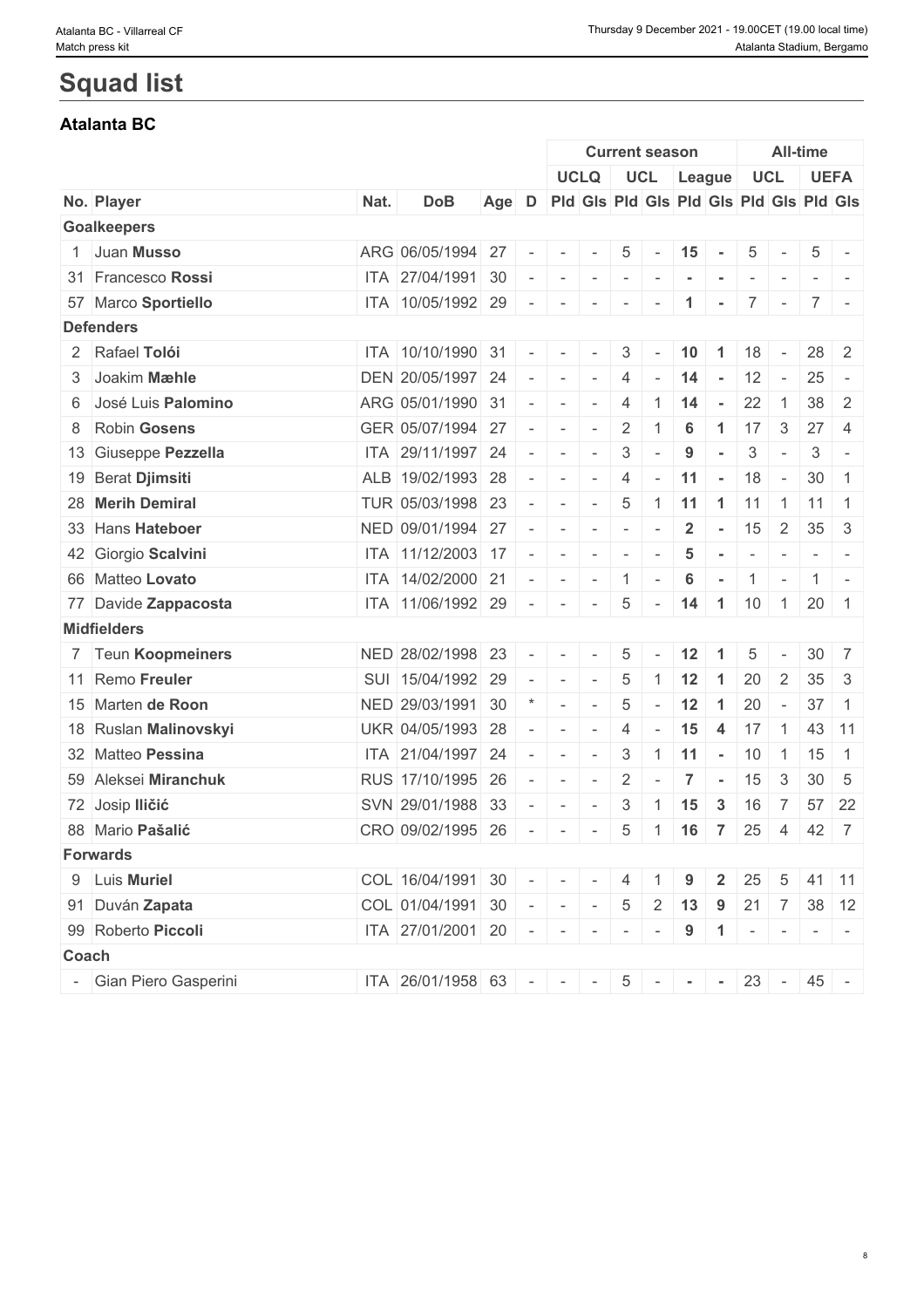#### **Villarreal CF**

|       |                      |      |                         |       |                          |                                                        |                             |                          | <b>Current season</b>                   |                |                                                                                                                                                                                                        | <b>All-time</b>          |                          |                                                                                                                                                                                                                                                                                                                                                                                                                                                                                       |                                                                  |  |
|-------|----------------------|------|-------------------------|-------|--------------------------|--------------------------------------------------------|-----------------------------|--------------------------|-----------------------------------------|----------------|--------------------------------------------------------------------------------------------------------------------------------------------------------------------------------------------------------|--------------------------|--------------------------|---------------------------------------------------------------------------------------------------------------------------------------------------------------------------------------------------------------------------------------------------------------------------------------------------------------------------------------------------------------------------------------------------------------------------------------------------------------------------------------|------------------------------------------------------------------|--|
|       |                      |      |                         |       |                          |                                                        | <b>UCLQ</b>                 |                          | UCL League                              |                |                                                                                                                                                                                                        | <b>UCL</b>               |                          |                                                                                                                                                                                                                                                                                                                                                                                                                                                                                       | <b>UEFA</b>                                                      |  |
|       | No. Player           | Nat. | <b>DoB</b>              | Age D |                          |                                                        |                             |                          | Pid Gis Pid Gis Pid Gis Pid Gis Pid Gis |                |                                                                                                                                                                                                        |                          |                          |                                                                                                                                                                                                                                                                                                                                                                                                                                                                                       |                                                                  |  |
|       | <b>Goalkeepers</b>   |      |                         |       |                          |                                                        |                             |                          |                                         |                |                                                                                                                                                                                                        |                          |                          |                                                                                                                                                                                                                                                                                                                                                                                                                                                                                       |                                                                  |  |
|       | 1 Sergio Asenjo      |      | ESP 28/06/1989 32       |       |                          | $\overline{\phantom{a}}$                               |                             |                          |                                         | $\overline{2}$ |                                                                                                                                                                                                        | 5                        | $\sim$                   | 38                                                                                                                                                                                                                                                                                                                                                                                                                                                                                    |                                                                  |  |
|       | 13 Gerónimo Rulli    |      | ARG 20/05/1992 29       |       |                          | $\sim$                                                 | $\sim$                      | $5\phantom{.0}$          | $-13 -$                                 |                |                                                                                                                                                                                                        | 5                        | $\sim 10^{-10}$          | $27 -$                                                                                                                                                                                                                                                                                                                                                                                                                                                                                |                                                                  |  |
|       | 31 Iker Álvarez      |      | AND 25/07/2001 20       |       |                          |                                                        | $\sim$                      | $\overline{\phantom{a}}$ |                                         |                |                                                                                                                                                                                                        | $\overline{\phantom{a}}$ | $\overline{\phantom{a}}$ |                                                                                                                                                                                                                                                                                                                                                                                                                                                                                       |                                                                  |  |
|       | 35 Filip Jörgensen   |      | DEN 16/04/2002 19       |       |                          | $\overline{\phantom{a}}$                               |                             | $\overline{\phantom{a}}$ |                                         |                |                                                                                                                                                                                                        |                          |                          |                                                                                                                                                                                                                                                                                                                                                                                                                                                                                       |                                                                  |  |
|       | <b>Defenders</b>     |      |                         |       |                          |                                                        |                             |                          |                                         |                |                                                                                                                                                                                                        |                          |                          |                                                                                                                                                                                                                                                                                                                                                                                                                                                                                       |                                                                  |  |
|       | 2 Mario Gaspar       |      | ESP 24/11/1990 31       |       | $\sim$                   | $\mathbf{r} = \mathbf{r}$                              | $\sim$                      | $\overline{2}$           |                                         | $\overline{4}$ |                                                                                                                                                                                                        | 6                        | $\sim$                   | $61$ 1                                                                                                                                                                                                                                                                                                                                                                                                                                                                                |                                                                  |  |
|       | 3 Raúl Albiol        |      | ESP 04/09/1985 36       |       |                          | $\sim$                                                 | $\sim$                      | 5                        |                                         | 11             | $\sim$                                                                                                                                                                                                 | 64                       |                          | $2 \mid 112 \mid 4$                                                                                                                                                                                                                                                                                                                                                                                                                                                                   |                                                                  |  |
|       | 4 Pau Torres         |      | ESP 16/01/1997 24       |       | $\sim$                   | $\sim$                                                 | $\sim$                      | 5                        | $\sim$                                  | 12             | $\mathbf{1}$                                                                                                                                                                                           | 5                        | $\sim$                   | 16                                                                                                                                                                                                                                                                                                                                                                                                                                                                                    | $\overline{1}$                                                   |  |
|       | 8 Juan Foyth         |      | ARG 12/01/1998 23       |       |                          | $\sim$                                                 | $\sim$                      | 4                        | $\sim$                                  | 11             | $\sim$                                                                                                                                                                                                 | 10                       | $\sim$                   | 23                                                                                                                                                                                                                                                                                                                                                                                                                                                                                    | $\overline{1}$                                                   |  |
|       | 12 Pervis Estupiñán  |      | ECU 21/01/1998 23       |       | $\equiv$                 | $\sim$                                                 | $\sim$                      | 3                        | $\sim$                                  | 12             | $\sim$                                                                                                                                                                                                 | 3                        | $\overline{\phantom{a}}$ | 8                                                                                                                                                                                                                                                                                                                                                                                                                                                                                     | $\sim$                                                           |  |
|       | 18 Alberto Moreno    |      | ESP 05/07/1992 29       |       | $\sim$                   | $\sim$                                                 | $\sim$                      | 5                        | $\overline{1}$                          | 13             | $\overline{2}$                                                                                                                                                                                         | 19                       | $\overline{1}$           | 55                                                                                                                                                                                                                                                                                                                                                                                                                                                                                    | $\overline{1}$                                                   |  |
|       | 20 Rubén Peña        |      | ESP 18/07/1991 30       |       | $\overline{\phantom{a}}$ | $\sim$                                                 | $\sim$                      | $\vert 1 \vert$          | $\sim$                                  | 6              | $\sim$                                                                                                                                                                                                 | 1                        | $\sim$                   | 9                                                                                                                                                                                                                                                                                                                                                                                                                                                                                     | $\sim$                                                           |  |
|       | 22 Aissa Mandi       |      | ALG 22/10/1991 30       |       |                          | $\sim$                                                 | $\sim$                      | $\overline{2}$           | $\sim$                                  | $\overline{7}$ | $\sim$                                                                                                                                                                                                 | $\overline{2}$           | $\sim$                   | 9                                                                                                                                                                                                                                                                                                                                                                                                                                                                                     | $\sim$                                                           |  |
|       | 33 Vadik Murria      |      | ESP 07/09/2000 21       |       |                          | $\sim$                                                 | $\sim$                      | $\sim$                   |                                         |                | $\sim$                                                                                                                                                                                                 |                          |                          |                                                                                                                                                                                                                                                                                                                                                                                                                                                                                       |                                                                  |  |
|       | 37 Dani Esmoris      |      | ESP 06/07/2000 21       |       | $\sim$                   | $\sim$                                                 | $\sim$                      | $\sim$                   | $\sim$                                  | $\sim$         | $\sim$                                                                                                                                                                                                 | $\sim$                   | $\sim$                   | $ -$                                                                                                                                                                                                                                                                                                                                                                                                                                                                                  |                                                                  |  |
|       | <b>Midfielders</b>   |      |                         |       |                          |                                                        |                             |                          |                                         |                |                                                                                                                                                                                                        |                          |                          |                                                                                                                                                                                                                                                                                                                                                                                                                                                                                       |                                                                  |  |
|       | 5 Daniel Parejo      |      | ESP 16/04/1989 32       |       |                          |                                                        |                             | 5                        |                                         | 12             | $\sim$                                                                                                                                                                                                 | 32                       |                          | 77                                                                                                                                                                                                                                                                                                                                                                                                                                                                                    | - 6                                                              |  |
|       | 6 Étienne Capoue     |      | FRA 11/07/1988 33       |       | $\sim$                   | $\sim$                                                 | $\sim$                      | 5                        | -1                                      | 13             | $\sim$                                                                                                                                                                                                 | 5                        | $\overline{1}$           | 30                                                                                                                                                                                                                                                                                                                                                                                                                                                                                    | $\overline{1}$                                                   |  |
|       | 10 Vicente Iborra    |      | ESP 16/01/1988 33       |       |                          |                                                        |                             |                          |                                         | $\mathbf{3}$   |                                                                                                                                                                                                        | 10                       | $\sim$                   | 64                                                                                                                                                                                                                                                                                                                                                                                                                                                                                    | 7                                                                |  |
|       | 11 Samu Chukwueze    |      |                         |       |                          | $\sim$                                                 | $\sim$                      | $\sim$                   |                                         |                | $\sim$<br>-1                                                                                                                                                                                           |                          | $\overline{1}$           |                                                                                                                                                                                                                                                                                                                                                                                                                                                                                       |                                                                  |  |
|       |                      |      | NGA 22/05/1999 22       |       |                          | $\sim$                                                 | $\sim$                      | 3                        |                                         | 8              |                                                                                                                                                                                                        | 3                        |                          | 23                                                                                                                                                                                                                                                                                                                                                                                                                                                                                    | $\mathbf{3}$                                                     |  |
|       | 14 Manu Trigueros    |      | ESP 17/10/1991 30       |       |                          | $\overline{\phantom{a}}$                               | $\sim$                      | $\overline{4}$           |                                         | -14            | $\mathbf{3}$                                                                                                                                                                                           | $\overline{4}$           | $\overline{1}$           | 60                                                                                                                                                                                                                                                                                                                                                                                                                                                                                    | -4                                                               |  |
|       | 15 Arnaut Danjuma    |      | NED 31/01/1997 24       |       |                          | $\sim$                                                 | $\sim$                      | 5                        | $\overline{2}$                          | 12             | 5                                                                                                                                                                                                      | $\overline{7}$           | 3                        | $7^{\circ}$                                                                                                                                                                                                                                                                                                                                                                                                                                                                           | 3                                                                |  |
|       | 17 Daniel Raba       |      | ESP 29/10/1995 26       |       |                          | $\sim$                                                 | $\sim$                      | $\overline{1}$           |                                         | $\overline{4}$ |                                                                                                                                                                                                        | $\mathbf{1}$             | $\sim$                   | $13 \mid 2$                                                                                                                                                                                                                                                                                                                                                                                                                                                                           |                                                                  |  |
|       | 19 Francis Coquelin  |      | FRA 13/05/1991 30       |       |                          | $\overline{\phantom{a}}$                               | $\sim$                      | 3                        | $\sim$                                  | 13             | $\overline{1}$                                                                                                                                                                                         | 34                       | $\overline{\phantom{a}}$ | 57                                                                                                                                                                                                                                                                                                                                                                                                                                                                                    | $\overline{1}$                                                   |  |
|       | 23 Moi Gómez         |      | ESP 23/06/1994 27       |       |                          | $\mathcal{L} = \{ \mathcal{L} \mid \mathcal{L} = 0 \}$ | $\mathbf{r}$                | $5\overline{)}$          | $-12 -$                                 |                |                                                                                                                                                                                                        | 5                        | $\sim$ $ \sim$           | $23 -$                                                                                                                                                                                                                                                                                                                                                                                                                                                                                |                                                                  |  |
|       | 24 Alfonso Pedraza   |      | ESP 09/04/1996 25       |       |                          | $\sim$                                                 | $\sim$                      | $\mathbf{3}$             | $\sim$                                  | 9              | $\sim$                                                                                                                                                                                                 | $\mathbf{3}$             | $\sim$ $-$               | $25 \mid 1$                                                                                                                                                                                                                                                                                                                                                                                                                                                                           |                                                                  |  |
|       | 28 Nikita losifov    |      | RUS 11/04/2001 20       |       | $\sim$                   | $\sim$                                                 | $\sim$                      | $\sim$                   | $\sim$<br>$\sim$                        |                | $\sim$                                                                                                                                                                                                 | $1$ -                    |                          | $\vert 1 \vert$ -                                                                                                                                                                                                                                                                                                                                                                                                                                                                     |                                                                  |  |
|       | 38 Carlo García      |      | ESP 12/02/2001 20       |       | $\sim$                   | $\sim$                                                 | $\sim$                      | $\sim$                   | $\sim$                                  | $\sim$         | $\sim$                                                                                                                                                                                                 | $\sim$                   | $\sim$                   |                                                                                                                                                                                                                                                                                                                                                                                                                                                                                       | $\mathcal{L} = \{ \mathcal{L} \mid \mathcal{L} = \mathcal{L} \}$ |  |
|       | 39 Antonio Pacheco   |      | ESP 03/01/2002 19       |       |                          | $\sim$                                                 | $\mathcal{A}=\{1,2,3,4,5\}$ |                          |                                         |                | $\mathcal{L}^{\mathcal{A}}\left( \mathcal{A}^{\mathcal{A}}\right) =\mathcal{L}^{\mathcal{A}}\left( \mathcal{A}^{\mathcal{A}}\right) =\mathcal{L}^{\mathcal{A}}\left( \mathcal{A}^{\mathcal{A}}\right)$ |                          |                          | $\begin{array}{ccccccccccccc} \multicolumn{2}{c}{} & \multicolumn{2}{c}{} & \multicolumn{2}{c}{} & \multicolumn{2}{c}{} & \multicolumn{2}{c}{} & \multicolumn{2}{c}{} & \multicolumn{2}{c}{} & \multicolumn{2}{c}{} & \multicolumn{2}{c}{} & \multicolumn{2}{c}{} & \multicolumn{2}{c}{} & \multicolumn{2}{c}{} & \multicolumn{2}{c}{} & \multicolumn{2}{c}{} & \multicolumn{2}{c}{} & \multicolumn{2}{c}{} & \multicolumn{2}{c}{} & \multicolumn{2}{c}{} & \multicolumn{2}{c}{} & \$ |                                                                  |  |
|       | 40 Aitor Gelardo     |      | ESP 26/06/2002 19       |       |                          | $\sim$                                                 | $\sim$                      | $\sim$                   |                                         |                |                                                                                                                                                                                                        |                          |                          |                                                                                                                                                                                                                                                                                                                                                                                                                                                                                       |                                                                  |  |
|       | 43 Diego Collado     |      | ESP 09/01/2001 20       |       | $\sim$                   | $\sim$                                                 | $\sim$                      | $\sim$                   |                                         |                |                                                                                                                                                                                                        | $\sim$                   |                          |                                                                                                                                                                                                                                                                                                                                                                                                                                                                                       |                                                                  |  |
|       | <b>Forwards</b>      |      |                         |       |                          |                                                        |                             |                          |                                         |                |                                                                                                                                                                                                        |                          |                          |                                                                                                                                                                                                                                                                                                                                                                                                                                                                                       |                                                                  |  |
|       | 7 Gerard Moreno      |      | ESP 07/04/1992 29       |       |                          |                                                        |                             | $\overline{2}$           |                                         | 6              |                                                                                                                                                                                                        | $\overline{2}$           |                          | 33 17                                                                                                                                                                                                                                                                                                                                                                                                                                                                                 |                                                                  |  |
|       | 9 Paco Alcácer       |      | ESP 30/08/1993 28       |       | $\sim$                   | $\sim$                                                 | $\sim$                      | $-1$                     | $\mathbf{1}$                            | 8              | $\sim$                                                                                                                                                                                                 | 18                       | 3                        |                                                                                                                                                                                                                                                                                                                                                                                                                                                                                       | 43 16                                                            |  |
|       | 16 Boulaye Dia       |      | SEN 16/11/1996 25       |       |                          | $\sim$                                                 | $\sim$                      | 4                        | $\sim$                                  | $\vert$ 11   1 |                                                                                                                                                                                                        | 4                        | $\sim$                   |                                                                                                                                                                                                                                                                                                                                                                                                                                                                                       | $7$ -                                                            |  |
|       | 21 Yeremi Pino       |      | ESP 20/10/2002 19       |       | S                        | $\sim$                                                 | $\sim$                      | 5                        |                                         |                |                                                                                                                                                                                                        | 5                        |                          | $1 \mid 15 \mid 2$                                                                                                                                                                                                                                                                                                                                                                                                                                                                    |                                                                  |  |
|       | 41 Alex Forés        |      | ESP 12/04/2001 20       |       |                          | $\sim$                                                 | $\sim$                      | $\sim$                   | $\sim$                                  | $\blacksquare$ | $\sim$                                                                                                                                                                                                 |                          |                          |                                                                                                                                                                                                                                                                                                                                                                                                                                                                                       |                                                                  |  |
|       | 42 Juan Carlos Arana |      | ESP 08/02/2000 21       |       |                          | $   -$                                                 |                             | $\sim$                   | .                                       |                |                                                                                                                                                                                                        | $\sim$                   | $\sim$                   | $ -$                                                                                                                                                                                                                                                                                                                                                                                                                                                                                  |                                                                  |  |
|       | 44 Jackson Nicolas   |      | SEN 20/06/2001 20       |       |                          |                                                        |                             | $\sim$                   |                                         |                |                                                                                                                                                                                                        | $\overline{\phantom{a}}$ |                          |                                                                                                                                                                                                                                                                                                                                                                                                                                                                                       |                                                                  |  |
| Coach |                      |      |                         |       |                          |                                                        |                             |                          |                                         |                |                                                                                                                                                                                                        |                          |                          |                                                                                                                                                                                                                                                                                                                                                                                                                                                                                       |                                                                  |  |
|       | - Unai Emery         |      | $ESP$ 03/11/1971 50 - - |       |                          |                                                        |                             |                          | $5 - - - -$                             |                |                                                                                                                                                                                                        |                          |                          | $45 - 157 -$                                                                                                                                                                                                                                                                                                                                                                                                                                                                          |                                                                  |  |
|       |                      |      |                         |       |                          |                                                        |                             |                          |                                         |                |                                                                                                                                                                                                        |                          |                          |                                                                                                                                                                                                                                                                                                                                                                                                                                                                                       |                                                                  |  |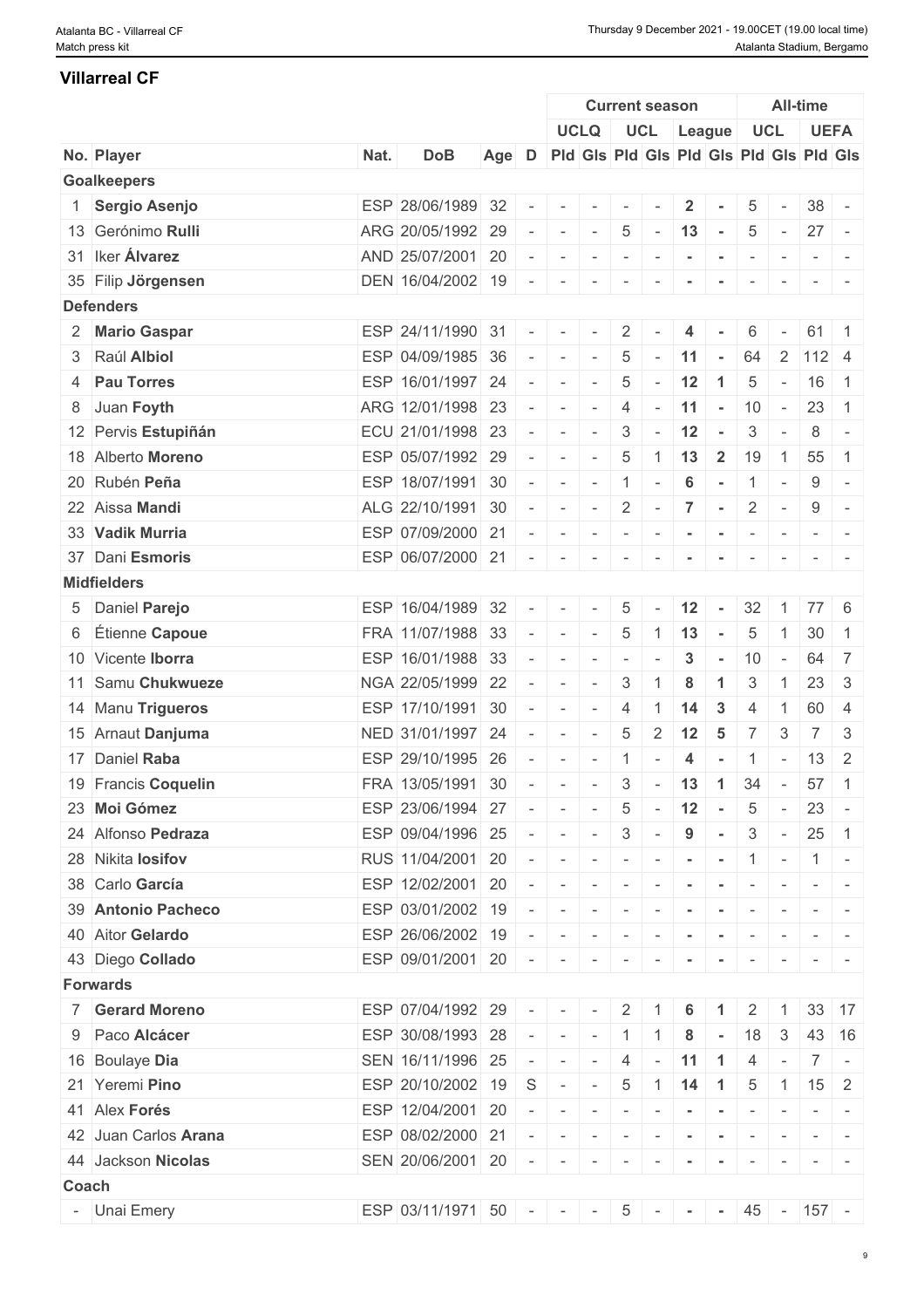# **Match officials**

| <b>Referee</b>                           | Anthony Taylor (ENG)                |  |
|------------------------------------------|-------------------------------------|--|
| <b>Assistant referees</b>                | Gary Beswick (ENG), Adam Nunn (ENG) |  |
| <b>Video Assistant Referee</b>           | Chris Kavanagh (ENG)                |  |
| <b>Fourth official</b>                   | Darren England (ENG)                |  |
| <b>Assistant Video Assistant Referee</b> | Constantine Hatzidakis (ENG)        |  |
| <b>UEFA Delegate</b>                     | Roy Cathcart (NIR)                  |  |
| <b>UEFA Referee observer</b>             | Martin Ingvarsson (SWE)             |  |
|                                          |                                     |  |

# **Referee**

| Name           | Date of birth | <b>UEFA</b><br><b>Champions</b><br>League<br>matches | <b>UEFA matches</b> |
|----------------|---------------|------------------------------------------------------|---------------------|
| Anthony Taylor | 20/10/1978    | 30                                                   | 80                  |

# **Anthony Taylor**

**Referee since:** 2002 **First division:** 2010 **FIFA badge:** 2013

**Tournaments:** UEFA EURO 2020, 2017 FIFA U-17 World Cup, 2015 UEFA European Under-19 Championship

#### **Finals**

2020 UEFA Super Cup 2015 UEFA European Under-19 Championship

**UEFA Champions League matches involving teams from the two countries involved in this match**

| <b>Date</b> | <b>Competition</b> | <b>Stage</b><br>reached |                                            | <b>Home Away</b>                          | <b>Result</b> | Venue         |
|-------------|--------------------|-------------------------|--------------------------------------------|-------------------------------------------|---------------|---------------|
| 03/11/2015  | UCL                | GS                      |                                            | FC Astana Club Atlético de Madrid         | $0-0$         | Astana        |
| 07/12/2016  | <b>UCL</b>         | GS                      |                                            | Juventus GNK Dinamo Zagreb                | $2 - 0$       | Turin         |
| 31/10/2017  | <b>UCL</b>         | GS                      | Olympiacos FC FC Barcelona                 |                                           | $0-0$         | Piraeus       |
| 24/10/2018  | <b>UCL</b>         | GS                      |                                            | Borussia Dortmund Club Atlético de Madrid | $4 - 0$       | Dortmund      |
| 12/12/2018  | <b>UCL</b>         | GS                      | FC Viktoria Plzeň AS Roma                  |                                           | $2 - 1$       | Plzen         |
| 18/09/2019  | <b>UCL</b>         | GS                      | Paris Saint-Germain Real Madrid CF         |                                           | $3-0$         | Paris         |
| 23/10/2019  | <b>UCL</b>         | GS                      | FC Internazionale Milano Borussia Dortmund |                                           | $2 - 0$       | Milan         |
| 26/11/2019  | UCL                | GS                      |                                            | Juventus Club Atlético de Madrid          | $1 - 0$       | Turin         |
| 12/08/2020  | <b>UCL</b>         | QF                      |                                            | Atalanta BC Paris Saint-Germain           | $1 - 2$       | Lisbon        |
| 28/10/2020  | UCL                | GS                      | Club Brugge SS Lazio                       |                                           | $1 - 1$       | <b>Bruges</b> |
| 25/11/2020  | <b>UCL</b>         | GS                      | FC Internazionale Milano Real Madrid CF    |                                           | $0 - 2$       | Milan         |
| 09/12/2020  | UCL                | GS                      |                                            | FC Salzburg Club Atlético de Madrid       | $0 - 2$       | Salzburg      |
| 10/03/2021  | <b>UCL</b>         | R <sub>16</sub>         | Paris Saint-Germain FC Barcelona           |                                           | $1 - 1$       | Paris         |

**Other matches involving teams from either of the two countries involved in this match**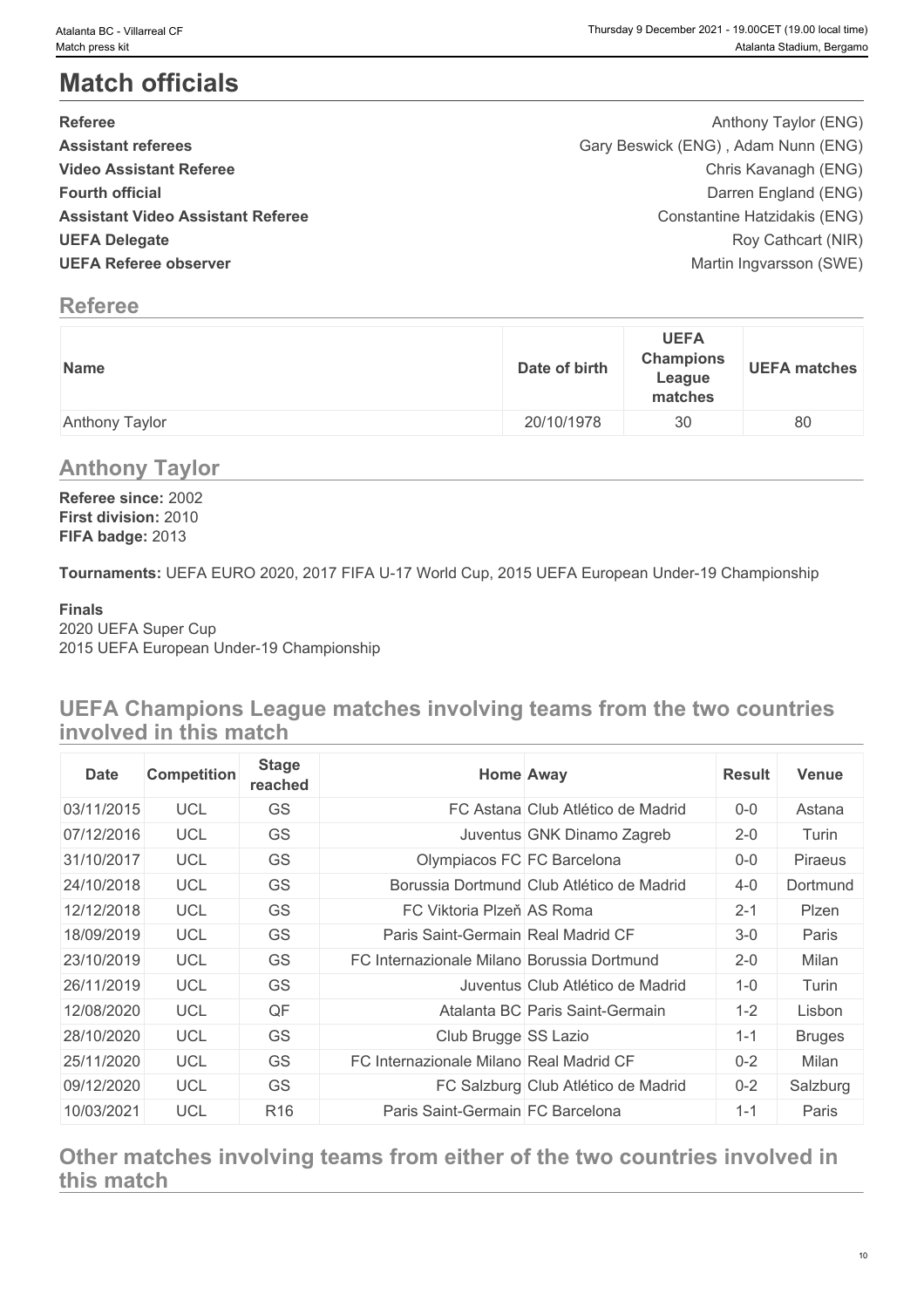| <b>Date</b> | <b>Competition</b> | <b>Stage</b><br>reached | <b>Home Away</b>                           |                                           | <b>Result</b> | <b>Venue</b>      |
|-------------|--------------------|-------------------------|--------------------------------------------|-------------------------------------------|---------------|-------------------|
| 07/06/2013  | U19                | <b>ELITE</b>            |                                            | Spain Greece                              | $2 - 0$       | Starogard Gdański |
| 23/10/2014  | UEL                | GS                      | FC Internazionale Milano AS Saint-Étienne  |                                           | $0-0$         | Milan             |
| 19/07/2015  | U19                | Final                   |                                            | Spain Russia                              | $2 - 0$       | Katerini          |
| 03/11/2015  | <b>UCL</b>         | GS                      |                                            | FC Astana Club Atlético de Madrid         | $0-0$         | Astana            |
| 10/03/2016  | UEL                | <b>R16</b>              | FC Basel 1893 Sevilla FC                   |                                           | $0-0$         | <b>Basel</b>      |
| 07/12/2016  | <b>UCL</b>         | GS                      |                                            | Juventus GNK Dinamo Zagreb                | $2 - 0$       | Turin             |
| 09/03/2017  | UEL                | R <sub>16</sub>         | Olympique Lyonnais AS Roma                 |                                           | $4 - 2$       | Decines           |
| 31/10/2017  | <b>UCL</b>         | GS                      | Olympiacos FC FC Barcelona                 |                                           | $0-0$         | Piraeus           |
| 22/02/2018  | UEL                | <b>R32</b>              |                                            | RB Leipzig SSC Napoli                     | $0 - 2$       | Leipzig           |
| 15/03/2018  | UEL                | R <sub>16</sub>         |                                            | Athletic Club Olympique de Marseille      | $1 - 2$       | <b>Bilbao</b>     |
| 11/10/2018  | FRIE.              | R <sub>1</sub>          | Wales Spain                                |                                           | $1 - 4$       | Cardiff           |
| 24/10/2018  | <b>UCL</b>         | GS                      |                                            | Borussia Dortmund Club Atlético de Madrid | $4 - 0$       | Dortmund          |
| 12/12/2018  | <b>UCL</b>         | GS                      | FC Viktoria Plzeň AS Roma                  |                                           | $2 - 1$       | Plzen             |
| 20/02/2019  | UEL                | <b>R32</b>              | Sevilla FC SS Lazio                        |                                           | $2 - 0$       | Seville           |
| 14/03/2019  | UEL                | <b>R16</b>              | FC Krasnodar Valencia CF                   |                                           | $1 - 1$       | Krasnodar         |
| 08/06/2019  | <b>EURO</b>        | QR                      | Greece Italy                               |                                           | $0 - 3$       | Athens            |
| 18/09/2019  | <b>UCL</b>         | GS                      | Paris Saint-Germain Real Madrid CF         |                                           | $3-0$         | Paris             |
| 23/10/2019  | <b>UCL</b>         | GS                      | FC Internazionale Milano Borussia Dortmund |                                           | $2 - 0$       | Milan             |
| 26/11/2019  | <b>UCL</b>         | GS                      |                                            | Juventus Club Atlético de Madrid          | $1 - 0$       | Turin             |
| 05/08/2020  | UEL                | R <sub>16</sub>         | FC Internazionale Milano Getafe CF         |                                           | $2 - 0$       | Gelsenkirchen     |
| 12/08/2020  | <b>UCL</b>         | QF                      |                                            | Atalanta BC Paris Saint-Germain           | $1 - 2$       | Lisbon            |
| 24/09/2020  | <b>SCUP</b>        | Final                   | FC Bayern München Sevilla FC               |                                           | $2 - 1$       | <b>Budapest</b>   |
| 14/10/2020  | <b>UNL</b>         | GS-FT                   |                                            | Italy Netherlands                         | $1 - 1$       | Bergamo           |
| 28/10/2020  | <b>UCL</b>         | GS                      | Club Brugge SS Lazio                       |                                           | $1 - 1$       | <b>Bruges</b>     |
| 25/11/2020  | <b>UCL</b>         | GS                      | FC Internazionale Milano Real Madrid CF    |                                           | $0 - 2$       | Milan             |
| 09/12/2020  | <b>UCL</b>         | GS                      |                                            | FC Salzburg Club Atlético de Madrid       | $0 - 2$       | Salzburg          |
| 10/03/2021  | UCL                | R <sub>16</sub>         | Paris Saint-Germain FC Barcelona           |                                           | $1 - 1$       | Paris             |
| 15/04/2021  | UEL                | $\mathsf{QF}$           |                                            | AS Roma AFC Ajax                          | $1 - 1$       | Rome              |
| 26/06/2021  | <b>EURO</b>        | R <sub>16</sub>         |                                            | Italy Austria                             | $2 - 1$       | London            |
| 02/09/2021  | <b>WC</b>          | QR                      | Sweden Spain                               |                                           | $2 - 1$       | Solna             |
| 10/10/2021  | <b>UNL</b>         | Final                   |                                            | Spain France                              | $1 - 2$       | Milan             |
| 04/11/2021  | UEL                | GS                      | Bayer 04 Leverkusen Real Betis Balompié    |                                           | $4 - 0$       | Leverkusen        |
| 12/11/2021  | WC                 | QR                      |                                            | Italy Switzerland                         | $1 - 1$       | Rome              |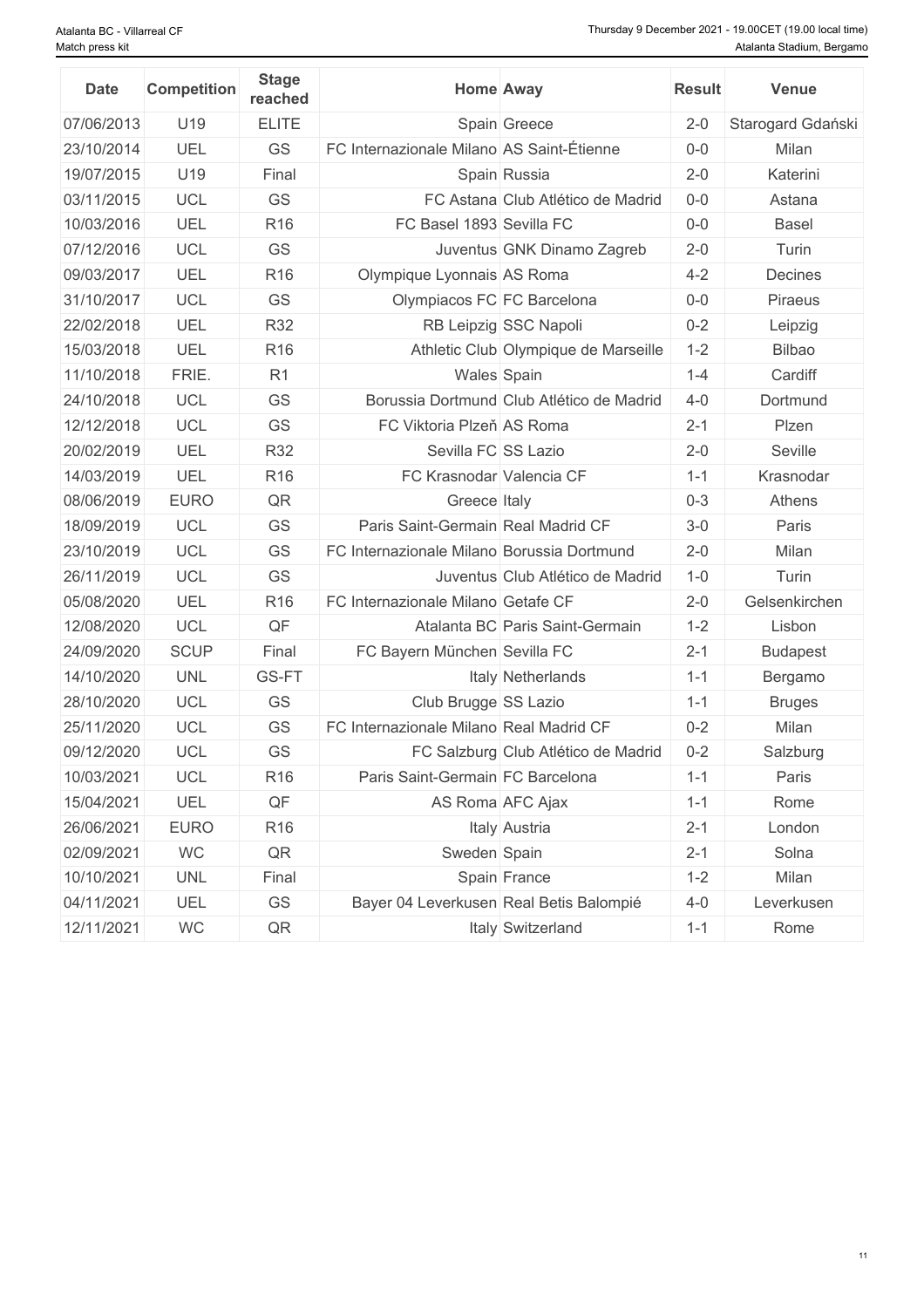# **Fixtures and results**

# **Atalanta BC**

| Date              | <b>Competition Opponent</b> |                              | <b>Result</b> |         | Goalscorers                                                 |
|-------------------|-----------------------------|------------------------------|---------------|---------|-------------------------------------------------------------|
| 21/08/2021        | League                      | Torino FC (A)                | W             |         | 2-1 Muriel 6, Piccoli 90+3                                  |
| 28/08/2021        | League                      | Bologna FC (H)               | D             | $0-0$   |                                                             |
| 11/09/2021        | League                      | <b>ACF Fiorentina (H)</b>    | L             |         | 1-2 Zapata 65 (P)                                           |
| 14/09/2021        | <b>UCL</b>                  | Villarreal CF (A)            | D             |         | 2-2 Freuler 6, Gosens 83                                    |
| 18/09/2021        | League                      | Salernitana Sport (A)        | W             |         | 1-0 Zapata 75                                               |
| 21/09/2021        | League                      | US Sassuolo Calcio (H)       | W             |         | 2-1 Gosens 3, Zappacosta 37                                 |
| 25/09/2021        | League                      | FC Internazionale Milano (A) | D             |         | 2-2 Malinovskyi 30, Tolói 38                                |
| 29/09/2021 UCL    |                             | BSC Young Boys (H)           | W             |         | 1-0 Pessina 68                                              |
| 03/10/2021        | League                      | AC Milan (H)                 | L             |         | 2-3 Zapata 86 (P), Pašalić 90+4                             |
| 17/10/2021        | League                      | Empoli FC (A)                | W             |         | 4-1 Iličić 11, 26, Viti 49 (og), Zapata 89                  |
| 20/10/2021 UCL    |                             | Manchester United FC (A)     | L             |         | 2-3 Pašalić 15, Merih Demiral 29                            |
| 24/10/2021        |                             |                              |               |         |                                                             |
|                   | League                      | Udinese Calcio (H)           | D             |         | 1-1 Malinovskyi 56                                          |
| 27/10/2021        | League                      | UC Sampdoria (A)             | W             |         | 3-1 Askildsen 17 (og), Zapata 21, Iličić 90+5               |
| 30/10/2021        | League                      | SS Lazio (H)                 | D             |         | 2-2 Zapata 45+1, De Roon 90+4                               |
| 02/11/2021        | <b>UCL</b>                  | Manchester United FC (H)     | D             |         | 2-2 Iličić 12, Zapata 56                                    |
| 06/11/2021 League |                             | Cagliari Calcio (A)          | W             |         | 2-1 Pašalić 6, Zapata 43                                    |
| 20/11/2021        | League                      | Spezia (H)                   | W             | $5 - 2$ | Pašalić 18, 41, Zapata 38 (P), Muriel 83,<br>Malinovskyi 89 |
| 23/11/2021 UCL    |                             | BSC Young Boys (A)           | D             |         | 3-3 Zapata 10, Palomino 51, Muriel 88                       |
| 27/11/2021        | League                      | Juventus (A)                 | W             |         | 1-0 Zapata 28                                               |
| 30/11/2021        | League                      | AC Venezia (H)               | W             |         | 4-0 Pašalić 7, 12, 67, Koopmeiners 57                       |
| 04/12/2021        | League                      | SSC Napoli (A)               | W             |         | 3-2 Malinovskyi 7, Merih Demiral 66, Freuler 71             |
| 08/12/2021        | <b>UCL</b>                  | Villarreal CF (H)            |               |         |                                                             |
| 12/12/2021        | League                      | Hellas Verona FC (A)         |               |         |                                                             |
| 18/12/2021        | League                      | AS Roma (H)                  |               |         |                                                             |
| 21/12/2021        | League                      | Genoa CFC (A)                |               |         |                                                             |
| 06/01/2022 League |                             | Torino FC (H)                |               |         |                                                             |
| 09/01/2022 League |                             | Udinese Calcio (A)           |               |         |                                                             |
| 16/01/2022 League |                             | FC Internazionale Milano (H) |               |         |                                                             |
| 23/01/2022 League |                             | SS Lazio (A)                 |               |         |                                                             |
| 06/02/2022 League |                             | Cagliari Calcio (H)          |               |         |                                                             |
| 13/02/2022 League |                             | Juventus (H)                 |               |         |                                                             |
| 20/02/2022 League |                             | ACF Fiorentina (A)           |               |         |                                                             |
|                   |                             | UC Sampdoria (H)             |               |         |                                                             |
| 27/02/2022 League |                             |                              |               |         |                                                             |
| 06/03/2022 League |                             | AS Roma (A)                  |               |         |                                                             |
| 13/03/2022 League |                             | Genoa CFC (H)                |               |         |                                                             |
| 20/03/2022 League |                             | Bologna FC (A)               |               |         |                                                             |
| 03/04/2022 League |                             | SSC Napoli (H)               |               |         |                                                             |
| 10/04/2022 League |                             | US Sassuolo Calcio (A)       |               |         |                                                             |
| 16/04/2022 League |                             | Hellas Verona FC (H)         |               |         |                                                             |
| 24/04/2022 League |                             | AC Venezia (A)               |               |         |                                                             |
| 01/05/2022 League |                             | Salernitana Sport (H)        |               |         |                                                             |
| 08/05/2022 League |                             | Spezia (A)                   |               |         |                                                             |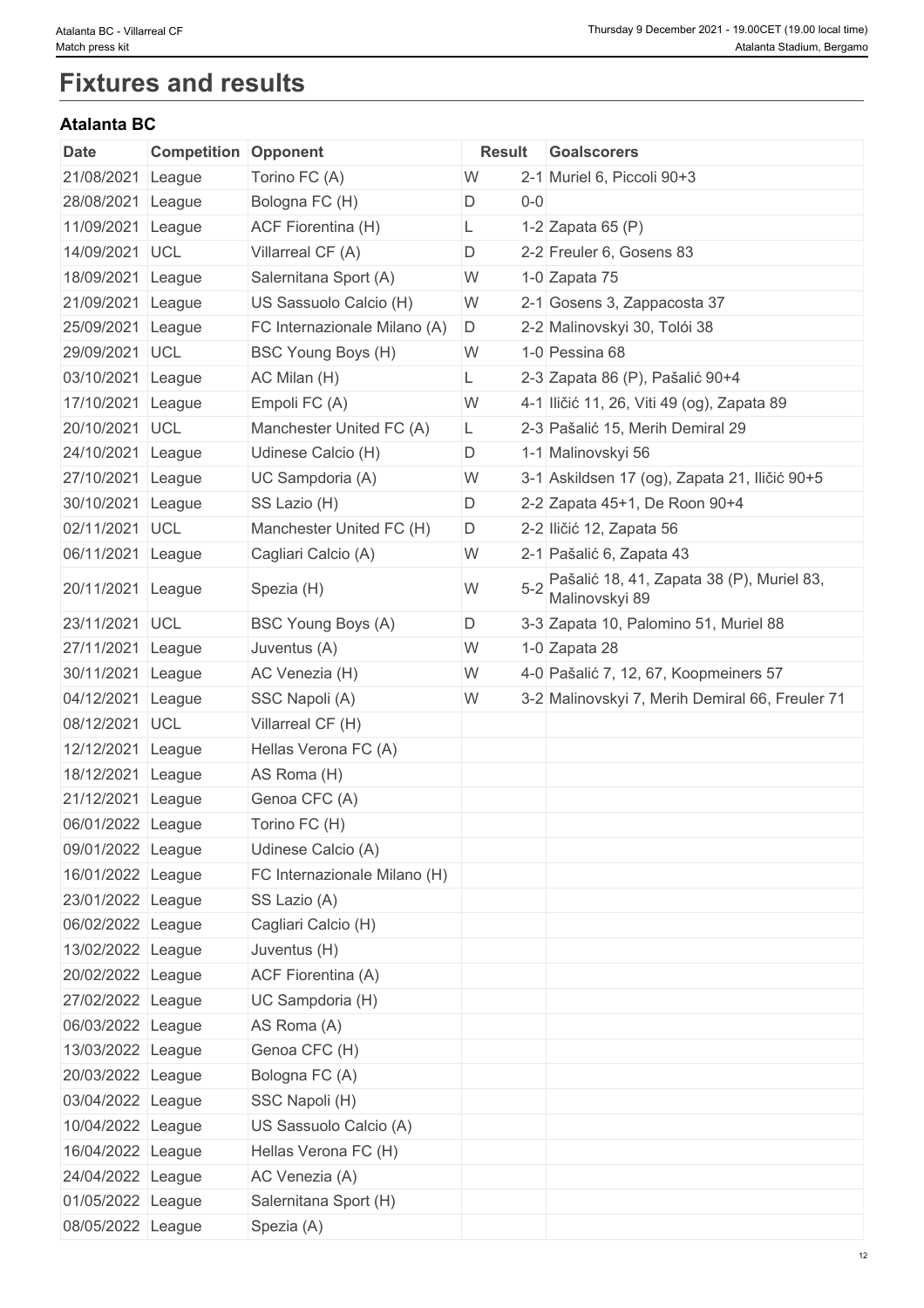#### **Atalanta BC**

| 15/05/2022 League | AC Milan (A)  |  |
|-------------------|---------------|--|
| 22/05/2022 League | Empoli FC (H) |  |

| Pos. Clubs                   | P W       |                  | D              |                 |      | L GF GA Pts                |       |
|------------------------------|-----------|------------------|----------------|-----------------|------|----------------------------|-------|
| 1 AC Milan                   | $16$ 12 2 |                  |                | 2 <sup>1</sup>  | 35   |                            | 18 38 |
| 2   FC Internazionale Milano | $16$ 11 4 |                  |                |                 | 39   |                            | 15 37 |
| 3 SSC Napoli                 | $16$ 11   |                  | 3              |                 | 2 34 | 12 36                      |       |
| 4 Atalanta BC                | $16$ 10   |                  | $\overline{4}$ | $\overline{2}$  |      | 35 19 34                   |       |
| 5 Juventus                   | 16        | 8                | 3              | $5\overline{)}$ |      | 22 16 27                   |       |
| 6 ACF Fiorentina             | 16        | 9                | $\overline{0}$ | $\overline{7}$  |      | 27 22 27                   |       |
| 7 AS Roma                    | 16        | 8                |                |                 | 24   |                            | 19 25 |
| 8 SS Lazio                   | 16        | $^+$ 7 $^+$      | $\overline{4}$ | $5\overline{)}$ |      | 32 30 25                   |       |
| 9 Bologna FC                 | 16        | $\overline{7}$   | 3              | 6               |      | 23 27 24                   |       |
| 10 Hellas Verona FC          | 16        | 6                | 5              | $5\overline{)}$ |      | 32 28 23                   |       |
| 11 Empoli FC                 | 16        | $\overline{7}$   | $\overline{2}$ | $\overline{7}$  |      | 26 29 23                   |       |
| 12 US Sassuolo Calcio        | 16        | 5                | $\overline{5}$ | 6               |      | 26 25 20                   |       |
| 13 Torino FC                 | 16        | $5\overline{)}$  | $\overline{4}$ | $\overline{7}$  |      | 20 17 19                   |       |
| 14 Udinese Calcio            | 16        | $3 \mid 7$       |                | 6               | 21   | 27 16                      |       |
| 15 UC Sampdoria              | 16        | $\sim$ 4         | $\mathbf{3}$   | 9               |      | 22 32 15                   |       |
| 16 AC Venezia                | 16        | $\overline{4}$   | 3              | 9               | 15   | $29$ 15                    |       |
| 17 Spezia                    | 16        | $\mathcal{S}$    | 3 <sup>7</sup> |                 |      | $10$ 17 36 12              |       |
| 18 Cagliari Calcio           | 16        | $1 \overline{7}$ |                | 8               |      | 17 30 10                   |       |
| 19 Genoa CFC                 | 16        | $1 \overline{7}$ |                | 8 <sub>1</sub>  |      | $17$ 31 10                 |       |
| 20 Salernitana Sport         | 16        |                  |                |                 |      | $2$   2   12   11   33   8 |       |

### **Villarreal CF**

| <b>Date</b>       | <b>Competition Opponent</b> |                             | <b>Result</b> | <b>Goalscorers</b>                                     |
|-------------------|-----------------------------|-----------------------------|---------------|--------------------------------------------------------|
| 11/08/2021        | <b>SCUP</b>                 | Chelsea FC (A)              | D<br>6 pens)  | 1-1 (aet, 5- Gerard Moreno 73                          |
| 16/08/2021        | League                      | Granada CF (H)              | D<br>$0 - 0$  |                                                        |
| 21/08/2021 League |                             | RCD Espanyol (A)            | D<br>$0-0$    |                                                        |
| 29/08/2021 League |                             | Club Atlético de Madrid (A) | D             | 2-2 Trigueros 52, Danjuma 74                           |
| 14/09/2021 UCL    |                             | Atalanta BC (H)             | D             | 2-2 Trigueros 39, Danjuma 73                           |
| 19/09/2021        | League                      | RCD Mallorca (A)            | D<br>$0-0$    |                                                        |
| 22/09/2021 League |                             | Elche CF (H)                | W<br>$4 - 1$  | Pino 5, Trigueros 39, Danjuma 60, Moreno<br>$90 + 4$   |
| 25/09/2021 League |                             | Real Madrid CF (A)          | D<br>$0-0$    |                                                        |
| 29/09/2021 UCL    |                             | Manchester United FC (A)    | L.            | 1-2 Alcácer 53                                         |
| 03/10/2021        | League                      | Real Betis Balompié (H)     | W             | 2-0 Danjuma 45+1, 69                                   |
| 17/10/2021        | League                      | CA Osasuna (H)              |               | 1-2 Gerard Moreno 55                                   |
| 20/10/2021 UCL    |                             | BSC Young Boys (A)          | W<br>$4 - 1$  | Pino 6, Gerard Moreno 16, Moreno 88,<br>Chukwueze 90+2 |
| 23/10/2021        | League                      | Athletic Club (A)           | L             | 1-2 Coquelin 32                                        |
| 26/10/2021        | League                      | Cádiz CF (H)                | D             | 3-3 Pau Torres 43, Dia 80, Danjuma 90+5                |
| 30/10/2021        | League                      | Valencia CF (A)             | $0 - 2$<br>L  |                                                        |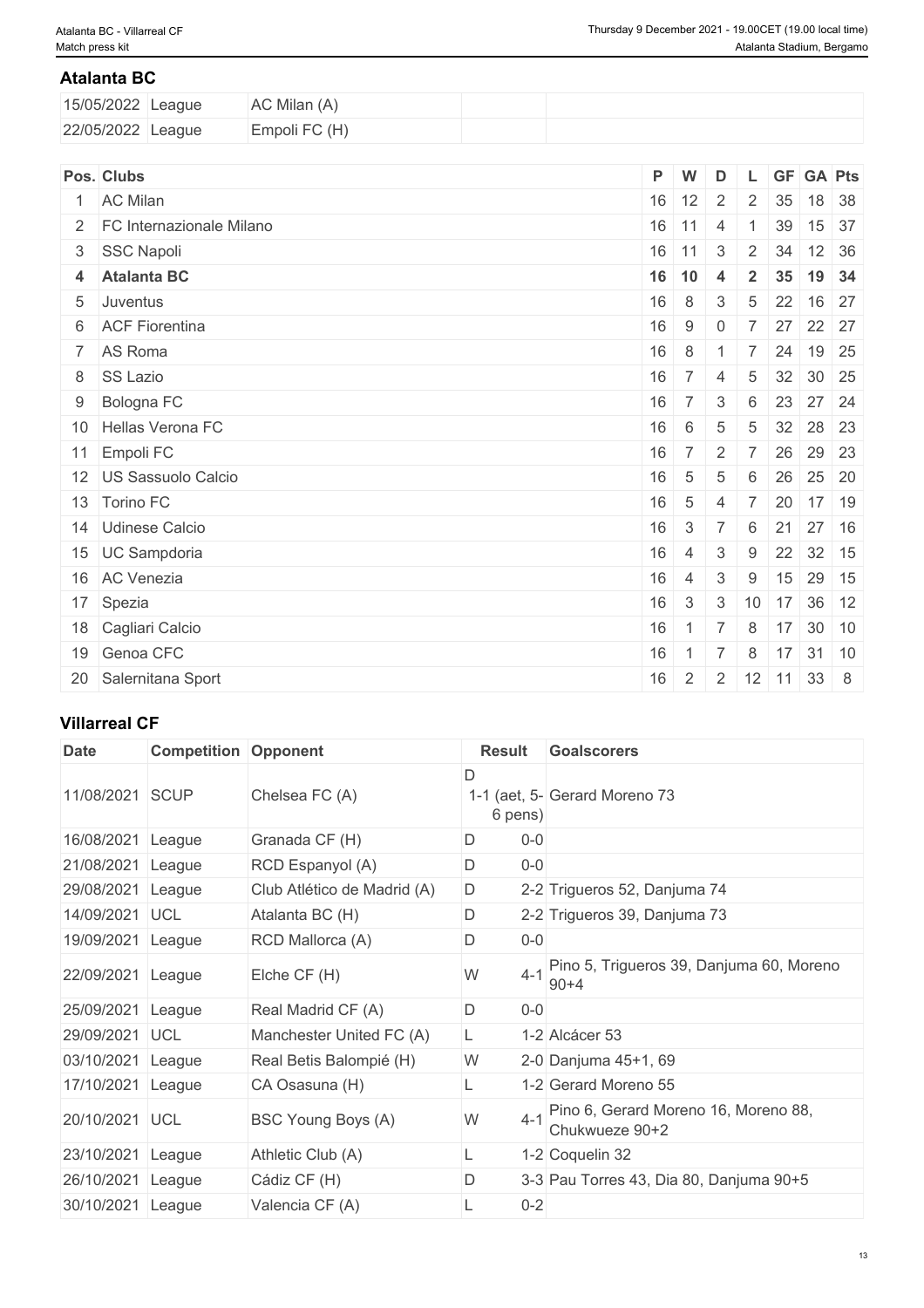#### **Villarreal CF**

| BSC Young Boys (H)           | W  |                                             | 2-0 Capoue 36, Danjuma 89                          |
|------------------------------|----|---------------------------------------------|----------------------------------------------------|
| Getafe CF (H)                | W  | 1-0 Trigueros 10                            |                                                    |
| RC Celta de Vigo (A)         | D  | 1-1 Moreno 27                               |                                                    |
| Manchester United FC (H)     | L. | $0 - 2$                                     |                                                    |
| FC Barcelona (H)             | L  | 1-3 Chukwueze 76                            |                                                    |
| Victoria CF (A)              | W  | 8-0 Chukwueze 50, Gerard Moreno 73, Dia 82, | Moreno 17, 22, Mandi 28, Alcácer 37,<br>losifov 87 |
| Sevilla FC (A)               | L  | $0 - 1$                                     |                                                    |
| Atalanta BC (A)              |    |                                             |                                                    |
| Rayo Vallecano de Madrid (H) |    |                                             |                                                    |
| Real Sociedad de Fútbol (A)  |    |                                             |                                                    |
| Deportivo Alavés (H)         |    |                                             |                                                    |
| Levante UD (H)               |    |                                             |                                                    |
| Club Atlético de Madrid (H)  |    |                                             |                                                    |
| Elche CF (A)                 |    |                                             |                                                    |
| RCD Mallorca (H)             |    |                                             |                                                    |
| Real Betis Balompié (A)      |    |                                             |                                                    |
| Real Madrid CF (H)           |    |                                             |                                                    |
| Granada CF (A)               |    |                                             |                                                    |
| RCD Espanyol (H)             |    |                                             |                                                    |
| CA Osasuna (A)               |    |                                             |                                                    |
| RC Celta de Vigo (H)         |    |                                             |                                                    |
| Cádiz CF (A)                 |    |                                             |                                                    |
| Levante UD (A)               |    |                                             |                                                    |
| Athletic Club (H)            |    |                                             |                                                    |
| Getafe CF (A)                |    |                                             |                                                    |
| Valencia CF (H)              |    |                                             |                                                    |
| Deportivo Alavés (A)         |    |                                             |                                                    |
| Sevilla FC (H)               |    |                                             |                                                    |
| Rayo Vallecano de Madrid (A) |    |                                             |                                                    |
| Real Sociedad de Fútbol (H)  |    |                                             |                                                    |
| FC Barcelona (A)             |    |                                             |                                                    |

| Pos. Clubs                 | P W          |                    | D              |  | L GF GA Pts                        |  |
|----------------------------|--------------|--------------------|----------------|--|------------------------------------|--|
| Real Madrid CF             |              | $16$ 12 3          |                |  | 37 15 39                           |  |
| 2 Sevilla FC               | $15 \quad 9$ |                    | -4             |  | $2 \mid 25 \mid 11 \mid 31$        |  |
| 3 Real Betis Balompié      |              | $16 \mid 9 \mid 3$ |                |  | 4 26 18 30                         |  |
| 4 Club Atlético de Madrid  |              | $15 \mid 8 \mid$   |                |  | $5 \mid 2 \mid 27 \mid 16 \mid 29$ |  |
| 5 Real Sociedad de Fútbol  | 16           | 8 <sup>1</sup>     | 5              |  | 3   19   13   29                   |  |
| 6 Rayo Vallecano de Madrid | 16           | 8 <sup>1</sup>     | 3 <sup>°</sup> |  | $5 \mid 24 \mid 16 \mid 27$        |  |
| 7 FC Barcelona             | 15           | 6                  | 5              |  | $4$   23   17   23                 |  |
| 8 Valencia CF              | 16           | $-5$ 7             |                |  | 4 24 22 22                         |  |
| 9 Athletic Club            | 16           | 4                  | 9              |  | $3 \mid 13 \mid 11 \mid 21$        |  |
| 10 CA Osasuna              | 16           | 5                  | 6              |  | $5 \mid 15 \mid 19 \mid 21$        |  |
| 11 RCD Espanyol            | 16           | 5                  | 5              |  | $6 \mid 15 \mid 15 \mid 20$        |  |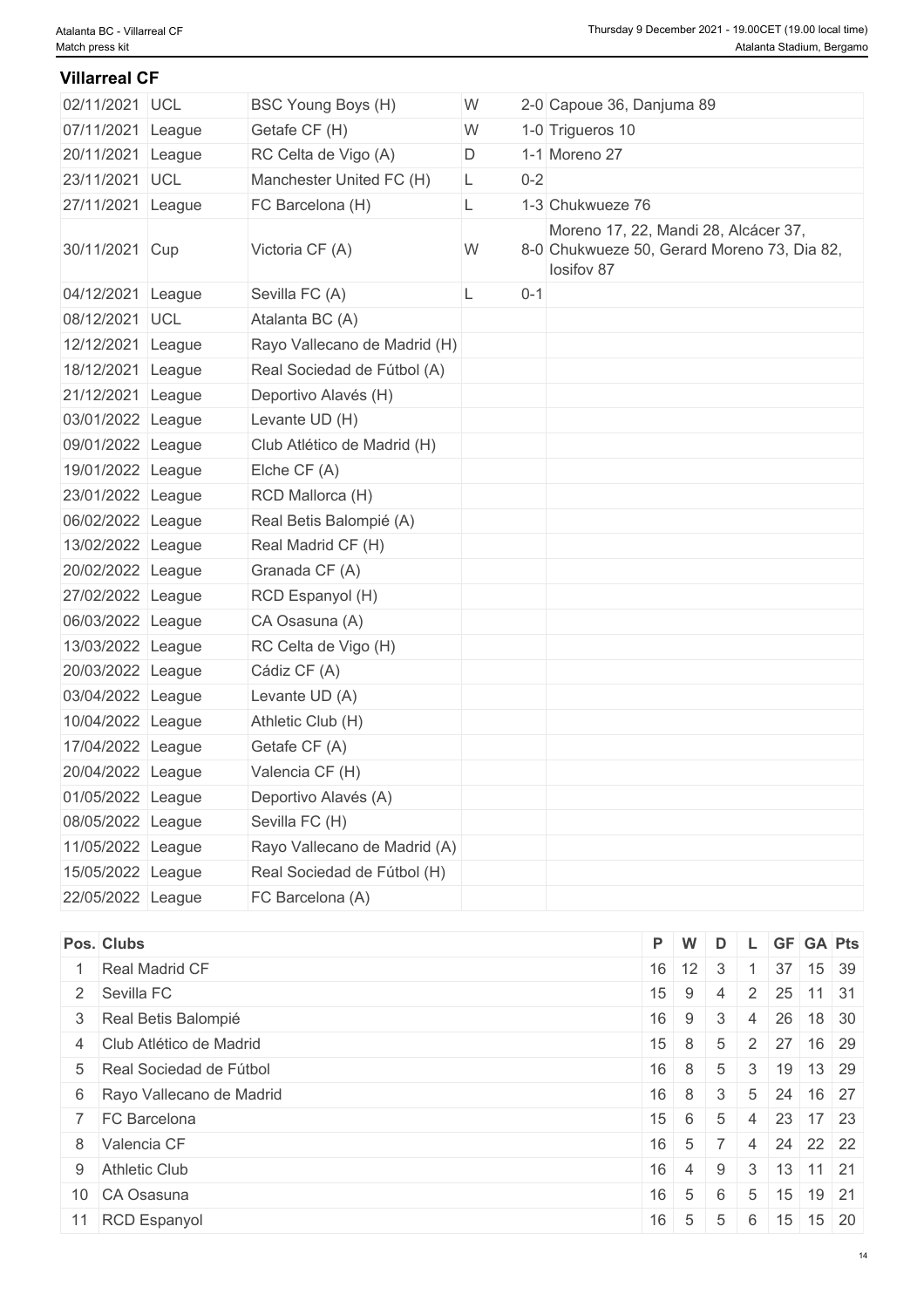| Pos. Clubs          |              | $P$ W                |                |   |    | D L GF GA Pts       |  |
|---------------------|--------------|----------------------|----------------|---|----|---------------------|--|
| 12 RCD Mallorca     | 16           | -4                   |                | 5 | 16 | 23 19               |  |
| 13 Villarreal CF    |              | $15 \quad 3 \quad 7$ |                | 5 |    | 16 17 16            |  |
| 14 RC Celta de Vigo | 16           | 4                    | $\overline{4}$ | 8 |    | $17$ 21 16          |  |
| 15 Granada CF       | 15           | 3                    | -6             | 6 | 16 | $23 \mid 15$        |  |
| 16 Elche CF         |              | $16 \mid 3 \mid 6$   |                |   |    | $15$ 22 15          |  |
| 17 Deportivo Alavés | $15 \quad 4$ |                      | $\vert$ 2      |   |    | $9$ 12 21 14        |  |
| 18 Cádiz CF         |              | $16 \quad 2 \quad 6$ |                | 8 | 14 | $30 \mid 12$        |  |
| 19 Getafe CF        |              | $16 \quad 2 \quad$   | -5             | 9 | 10 | 19 11               |  |
| 20 Levante UD       | 16           | $\overline{0}$       | - 8            | 8 |    | $13 \mid 28 \mid 8$ |  |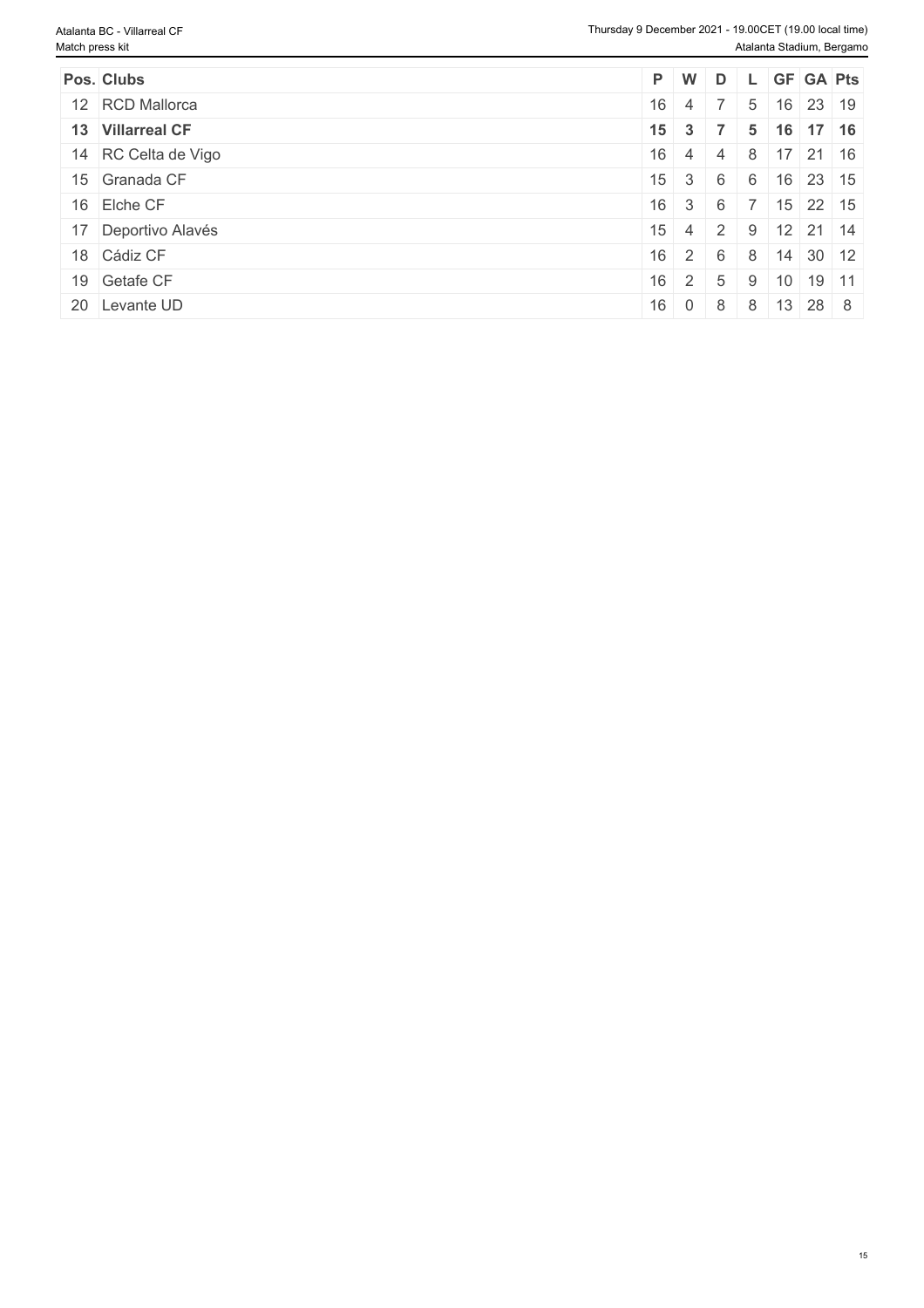# **Match-by-match lineups**

# **Atalanta BC**

### **UEFA Champions League - Group stage**

#### **Group F**

| <b>Club</b>           | Pid W D L GF GA Pts |                                                |  |  |                                                      |
|-----------------------|---------------------|------------------------------------------------|--|--|------------------------------------------------------|
| Manchester United FC  |                     |                                                |  |  | $5 \mid 3 \mid 1 \mid 1 \mid 10 \mid 7 \mid 10 \mid$ |
| <b>Villarreal CF</b>  |                     |                                                |  |  | $5$   2   1   2   9   7   7                          |
| <b>Atalanta BC</b>    |                     | $5$ 1 3 1 1 0 10 6                             |  |  |                                                      |
| <b>BSC Young Boys</b> |                     | $5 \mid 1 \mid 1 \mid 3 \mid 6 \mid 11 \mid 4$ |  |  |                                                      |

#### **Matchday 1** (14/09/2021)

#### **Villarreal CF 2-2 Atalanta BC**

**Goals:** 0-1 Freuler 6, 1-1 Trigueros 39, 2-1 Danjuma 73, 2-2 Gosens 83 **Atalanta BC:** Musso, Tolói, Palomino, Gosens, Freuler, De Roon (70 Koopmeiners), Malinovskyi (70 Pašalić), Djimsiti (61 Merih Demiral), Pessina (79 Al. Miranchuk), Zappacosta, Zapata (70 Iličić)

#### **Matchday 2** (29/09/2021)

#### **Atalanta BC 1-0 BSC Young Boys**

**Goals:** 1-0 Pessina 68

**Atalanta BC:** Musso, Tolói, Gosens (11 Mæhle), Freuler (89 Koopmeiners), De Roon, Malinovskyi (75 Muriel), Djimsiti, Merih Demiral, Pessina (75 Pašalić), Zappacosta (89 Pezzella), Zapata

#### **Matchday 3** (20/10/2021)

#### **Manchester United FC 3-2 Atalanta BC**

**Goals:** 0-1 Pašalić 15, 0-2 Merih Demiral 29, 1-2 Rashford 53, 2-2 Maguire 75, 3-2 Ronaldo 81 **Atalanta BC:** Musso, Mæhle, Palomino, Koopmeiners (80 Pezzella), Muriel (56 Zapata), Freuler, De Roon, Merih Demiral (46 Lovato), Iličić (68 Al. Miranchuk), Zappacosta, Pašalić (68 Malinovskyi)

#### **Matchday 4** (02/11/2021)

#### **Atalanta BC 2-2 Manchester United FC**

**Goals:** 1-0 Iličić 12, 1-1 Ronaldo 45+1, 2-1 Zapata 56, 2-2 Ronaldo 90+1 **Atalanta BC:** Musso, Mæhle, Palomino, Koopmeiners, Freuler, De Roon, Merih Demiral, Iličić (71 Muriel), Zappacosta, Pašalić (46 Djimsiti), Zapata

#### **Matchday 5** (23/11/2021)

#### **BSC Young Boys 3-3 Atalanta BC**

**Goals:** 0-1 Zapata 10, 1-1 Siebatcheu 39, 1-2 Palomino 51, 2-2 Sierro 80, 3-2 Hefti 84, 3-3 Muriel 88 **Atalanta BC:** Musso, Tolói, Mæhle (87 Muriel), Palomino, Freuler (77 Pessina), De Roon, Malinovskyi, Merih Demiral (71 Djimsiti), Zappacosta (46 Pezzella), Pašalić (71 Koopmeiners), Zapata

#### **Matchday 6** (08/12/2021)

Atalanta BC-Villarreal CF

### **Villarreal CF**

#### **UEFA Super Cup - Final**

#### **Matchday 1** (11/08/2021)

#### **Chelsea FC 1-1 Villarreal CF**

**Goals:** 1-0 Ziyech 27, 1-1 Gerard Moreno 73

**Penalties:** Havertz 0-0 (missed) , Gerard Moreno 0-1 , Azpilicueta 1-1 , Mandi 1-1 (missed) , Alonso 2-1 , Estupiñán 2-2 , Mount 3-2 , Moi Gómez 3-3 , Jorginho 4-3 , Raba 4-4 , Pulišić 5-4 , Foyth 5-5 , Rüdiger 6-5 , Albiol 6-5 (missed) **Villarreal CF:** Asenjo, Albiol, Pau Torres, Gerard Moreno, Foyth, Trigueros (70 Moi Gómez ), Dia (85 Raba), Moreno (85 Morlanes), Pino (91 Mandi), Pedraza (58 Estupiñán), Capoue (70 Mario Gaspar)

### **UEFA Champions League - Group stage**

**Matchday 1** (14/09/2021) **Villarreal CF 2-2 Atalanta BC**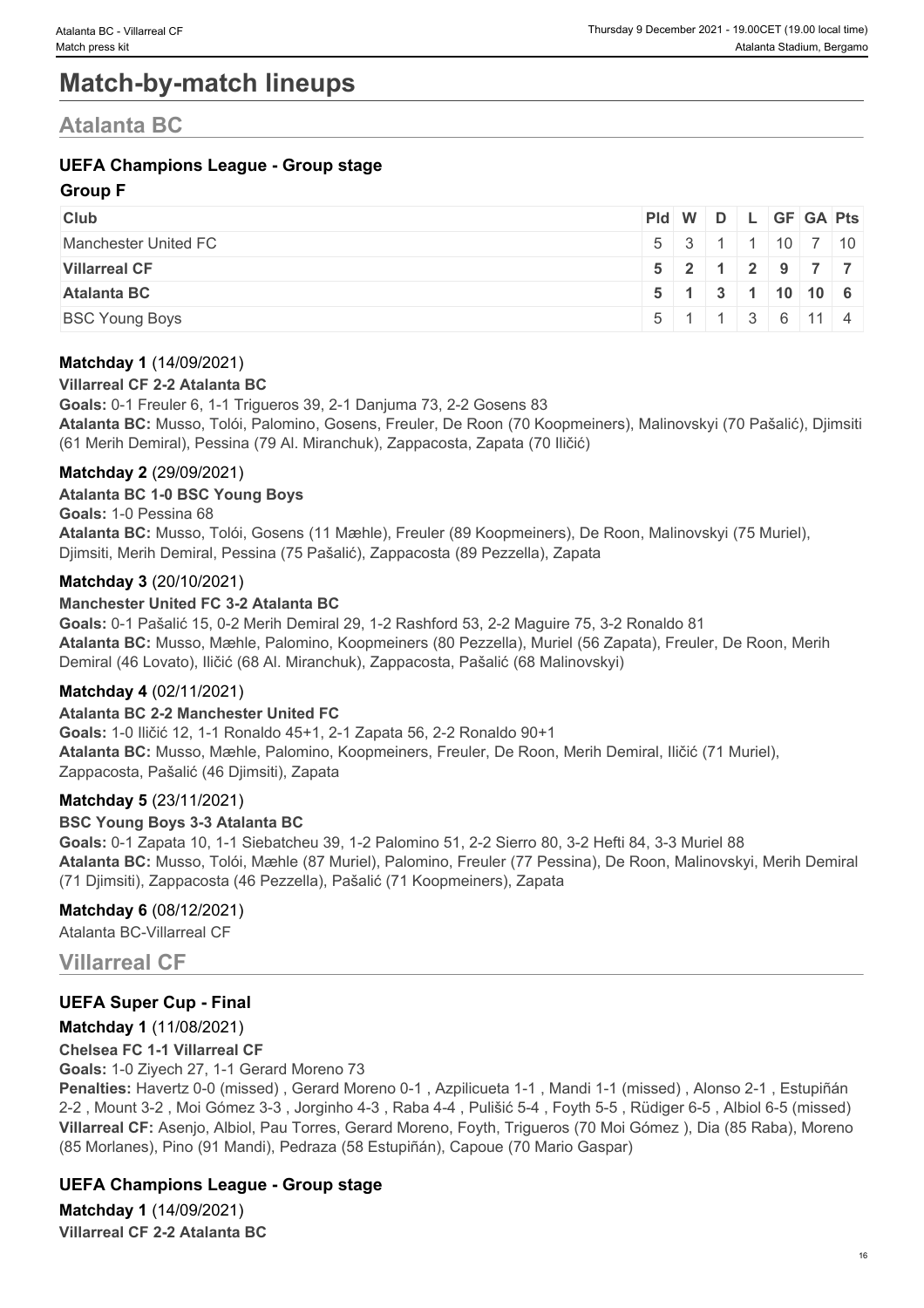**Goals:** 0-1 Freuler 6, 1-1 Trigueros 39, 2-1 Danjuma 73, 2-2 Gosens 83 **Villarreal CF:** Rulli, Albiol, Pau Torres, Parejo, Capoue (60 Coquelin), Gerard Moreno, Foyth, Trigueros (60 Moi Gómez ), Dia (60 Danjuma), Pino (72 Moreno), Pedraza (87 Mario Gaspar)

#### **Matchday 2** (29/09/2021)

#### **Manchester United FC 2-1 Villarreal CF**

**Goals:** 0-1 Alcácer 53, 1-1 Alex Telles 60, 2-1 Ronaldo 90+5 **Villarreal CF:** Rulli, Albiol (73 Mandi), Pau Torres, Parejo, Capoue, Foyth, Alcácer (58 Dia), Trigueros (61 Estupiñán), Danjuma, Moreno (73 Peña), Pino (73 Moi Gómez )

#### **Matchday 3** (20/10/2021)

#### **BSC Young Boys 1-4 Villarreal CF**

**Goals:** 0-1 Pino 6, 0-2 Gerard Moreno 16, 1-2 Elia 77, 1-3 Moreno 88, 1-4 Chukwueze 90+2 **Villarreal CF:** Rulli, Albiol (83 Mandi), Pau Torres, Parejo, Capoue, Gerard Moreno, Foyth, Danjuma (90 Chukwueze), Coquelin (70 Moreno), Pino (89 Moi Gómez ), Pedraza

#### **Matchday 4** (02/11/2021)

**Villarreal CF 2-0 BSC Young Boys Goals:** 1-0 Capoue 36, 2-0 Danjuma 89 **Villarreal CF:** Rulli, Mario Gaspar, Albiol, Pau Torres, Parejo (92 Moi Gómez ), Capoue, Danjuma, Dia (59 Trigueros), Coquelin (75 Moreno), Pino (59 Chukwueze), Pedraza (75 Estupiñán)

#### **Matchday 5** (23/11/2021)

#### **Villarreal CF 0-2 Manchester United FC**

**Goals:** 0-1 Ronaldo 78, 0-2 Sancho 90 **Villarreal CF:** Rulli, Albiol, Pau Torres, Parejo, Capoue, Foyth, Estupiñán (79 Raba), Trigueros (73 Moreno), Danjuma, Pino (73 Chukwueze), Moi Gómez (84 Dia)

#### **Matchday 6** (08/12/2021)

Atalanta BC-Villarreal CF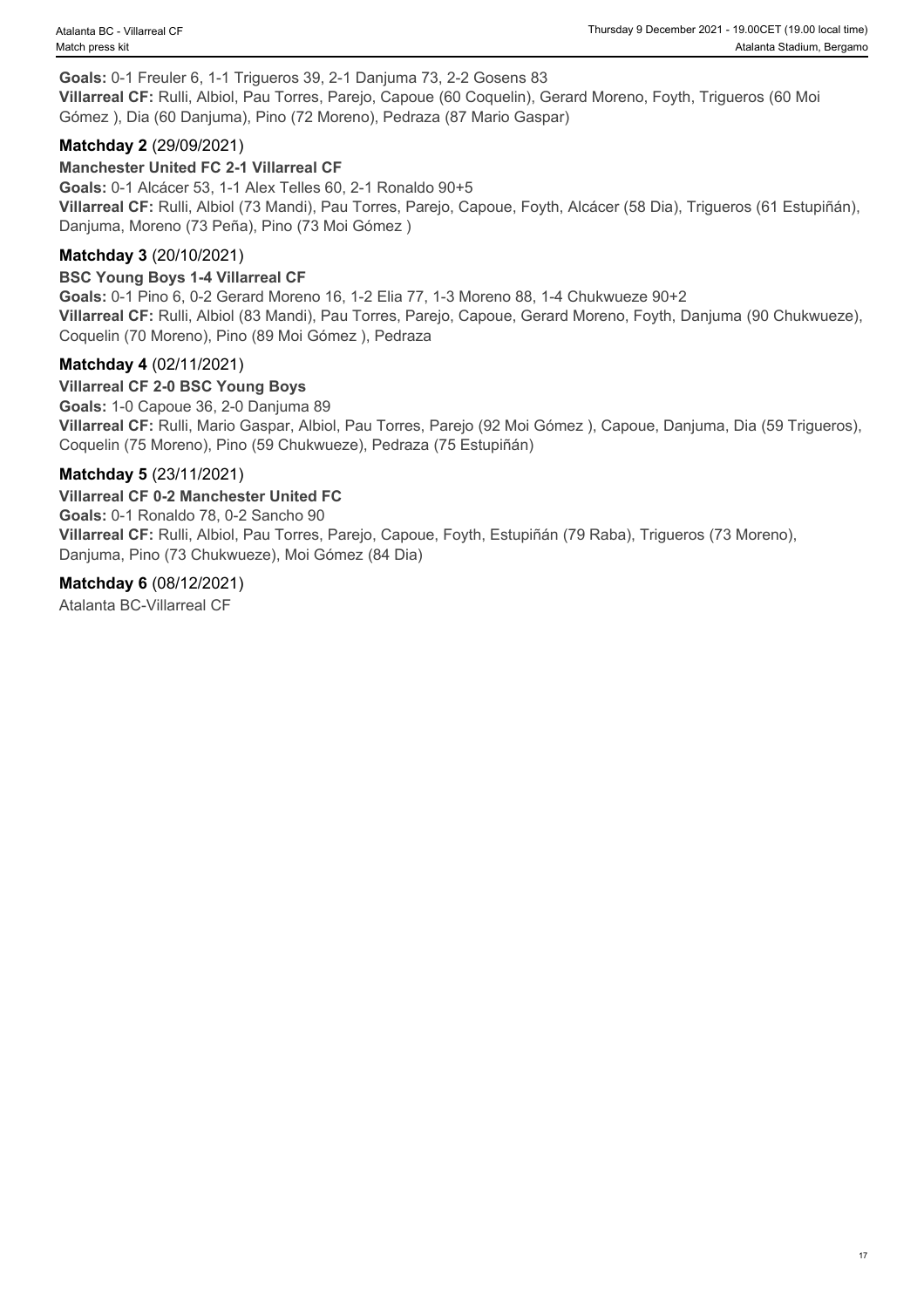# **Competition facts**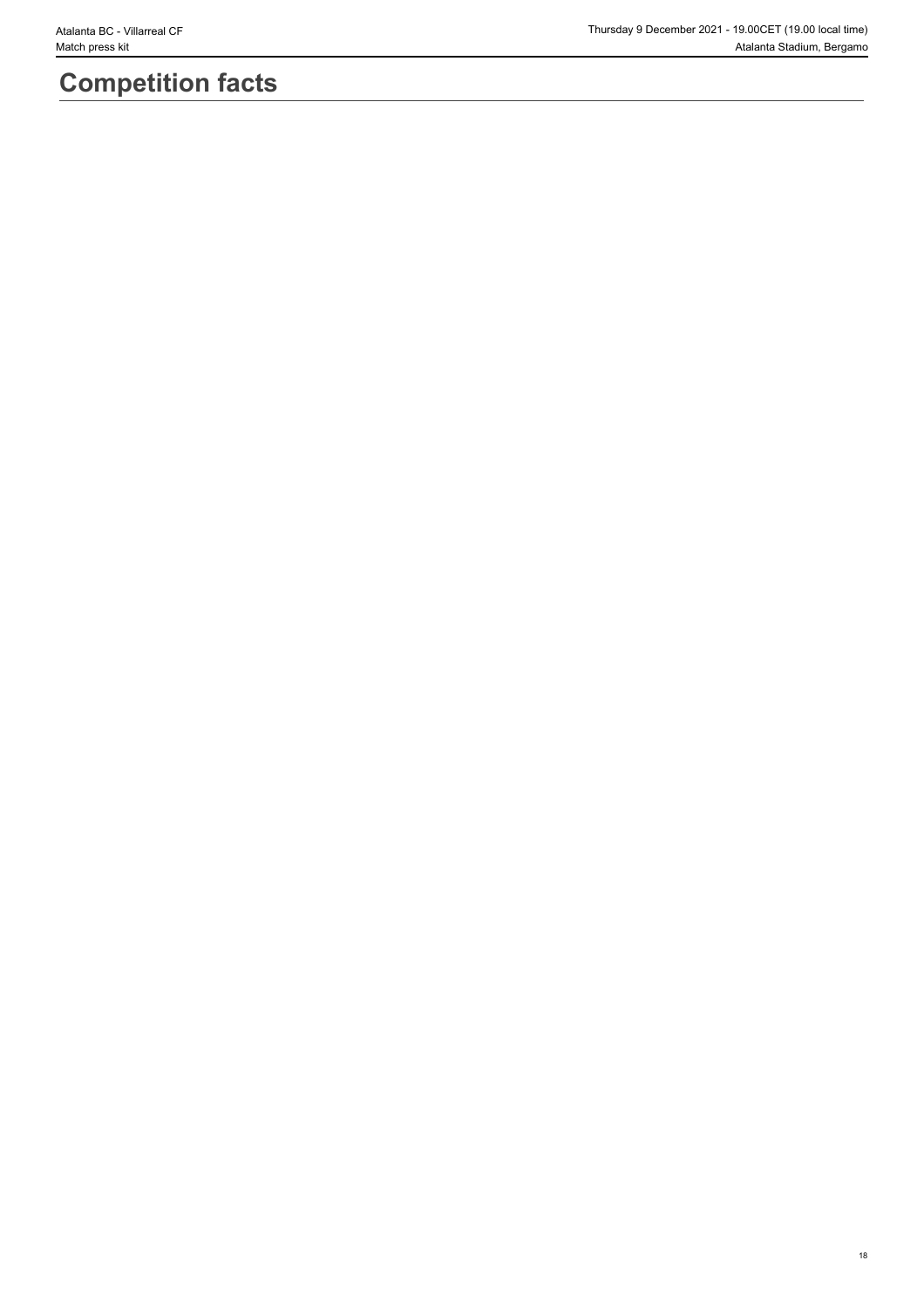# **Team facts**

**Atalanta BC Formed:** 1907 **Nickname:** La Dea (The Goddess)

#### **UEFA club competition honours (runners-up in brackets)** • None **blue** and **blue** and **blue** and **blue** and **blue** and **blue** and **blue** and **blue** and **blue** and **blue** and **blue** and **blue** and **blue** and **blue** and **blue** and **blue** and **blue** and **blue** and **blue** and **blue**

**Domestic honours (most recent triumph in brackets)** Italian Cup: 1 (1963)

**Ten-year European record (UEFA Champions League unless indicated otherwise) 2020/21:** round of 16 **2019/20:** quarter-finals **2018/19:** UEFA Europa League play-offs **2017/18:** UEFA Europa League round of 32 **2016/17:** did not take part in UEFA competition **2015/16:** did not take part in UEFA competition **2014/15:** did not take part in UEFA competition **2013/14:** did not take part in UEFA competition

**2012/13:** did not take part in UEFA competition

**2011/12:** did not take part in UEFA competition

#### **Records**

**UEFA club competition** • Biggest home win **4-1** twice, most recently v Valencia 19/02/20, UEFA Champions League round of 16 first leg **3-0:** Atalanta v Everton 14/09/17, UEFA Europa League group stage

• Biggest away win **0-8:** Sarajevo v Atalanta 02/08/18, UEFA Europa League second qualifying round second leg

• Heaviest home defeat **0-5:** Atalanta v Liverpool 03/11/20, UEFA Champions League group stage

• Heaviest away defeat **5-1:** Manchester City v Atalanta 22/10/19, UEFA Champions League group stage **4-0:** Dinamo Zagreb v Atalanta 19/09/19, UEFA Champions League group stage

**UEFA Champions League (group stage to final)** Biggest home win **4-1:** Atalanta v Valencia (see above)

• Biggest away win **0-4:** Midtjylland v Atalanta 21/10/20, group stage

• Heaviest home defeat **0-5:** Atalanta v Liverpool (see above)

• Heaviest away defeat **5-1:** Manchester City v Atalanta (see above) **4-0:** Dinamo Zagreb v Atalanta (see above)

**Villarreal CF Formed:** 1923 **Nickname:** El Submarino Amarillo (The Yellow Submarine)

**UEFA club competition honours (runners-up in brackets)** • UEFA Europa League (1): 2021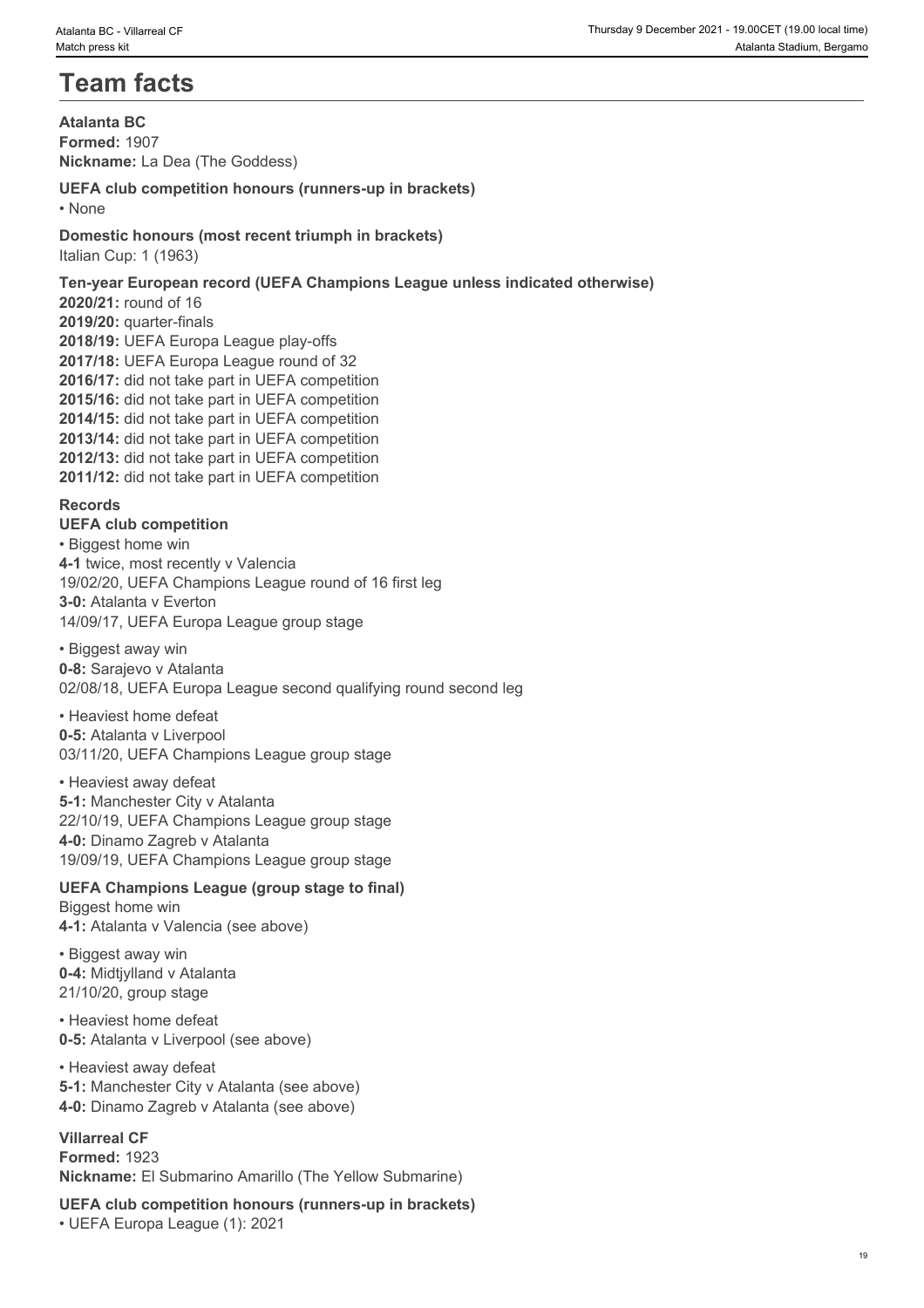• UEFA Super Cup: (2021)

• UEFA Intertoto Cup (2): 2003, 2004

#### **Domestic honours (most recent triumph in brackets)** None when the contract of the contract of the contract of the contract of the contract of the contract of the contract of the contract of the contract of the contract of the contract of the contract of the contract of the

**Ten-year European record (UEFA Champions League unless indicated otherwise) 2020/21:** UEFA Europa League winners **2019/20:** did not take part in UEFA competition **2018/19:** UEFA Europa League quarter-finals **2017/18:** UEFA Europa League round of 32 **2016/17:** UEFA Europa League round of 32 (having transferred from UEFA Champions League play-offs) **2015/16:** UEFA Europa League semi-finals **2014/15:** UEFA Europa League round of 16 **2013/14:** did not take part in UEFA competition **2012/13:** did not take part in UEFA competition **2011/12:** group stage

#### **Records**

#### **UEFA club competition**

• Biggest home win **6-1:** Villarreal v NAC Breda 27/08/09, UEFA Europa League play-off second leg **5-0** twice, most recently y Rapid Wien 25/10/18, UEFA Europa League group stage

• Biggest away win **1-4:** Young Boys v Villarreal 20/10/21, UEFA Champions League group stage **0-3** three times, most recently v Astana 21/08/14, UEFA Europa League play-off first leg

• Heaviest home defeat **0-4:** Villarreal v Roma 16/02/17, UEFA Europa League round of 32 first leg

• Heaviest away defeat **5-1:** Porto v Villarreal 28/04/11, UEFA Europa League semi-final first leg

#### **UEFA Champions League (group stage to final)**

• Biggest home win **6-3:** Villarreal v Aalborg 21/10/08, group stage

• Biggest away win **1-4:** Young Boys v Villarreal (see above)

• Heaviest home defeat **0-3:** Villarreal v Manchester City 02/11/11, group stage

• Heaviest away defeat **3-0:** Arsenal v Villarreal 15/04/09, quarter-finals second leg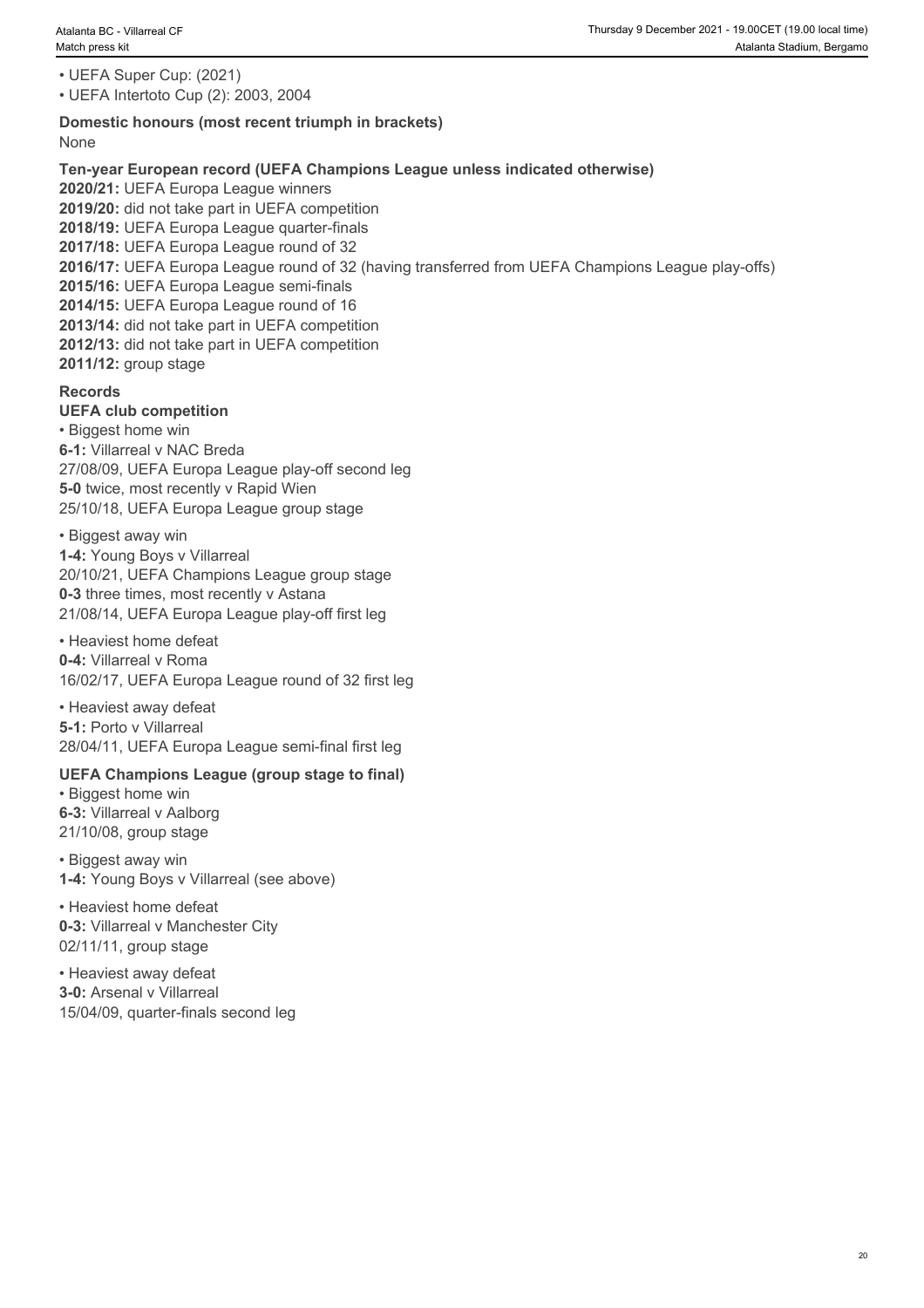# **Legend**

#### **ALL-TIME STATISTICS**

The all-time record of the competing clubs in UEFA club competition.

**UEFA club competition:** These are the official statistics considered valid for communicating official records in UEFA club competition defined as European Champion Clubs' Cup, UEFA Champions League, UEFA Europa League, UEFA Cup Winner's Cup UEFA Super Cup, UEFA Intertoto Cup and European/South American Cup. Matches in the Inter-Cities Fairs Cup and the 1972 Super Cup are not included as they were not held under UEFA auspices, while the FIFA Club World Cup is excluded.

#### **Match officials**

**UCL:** Total matches officiated in the UEFA Champions League from 1992/93 season, group stage to final only. Matches where the official has acted as the fourth official are not included in these statistics. These are the official statistics considered valid for communicating official records.

**UEFA:** Total matches officiated in UEFA club competition including all qualifying round matches. Matches where the official has acted as the fourth official are not included in these statistics. These are the official statistics considered valid for communicating official records.

# **Competitions**

**ECCC**: European Champion Clubs' Cup **UECL**: UEFA Europa Conference League

#### **Club competitions National team competitions**

**UCL**: UEFA Champions League **EURO**: UEFA European Football Championship **UEL**: UEFA Europa League **CONFCUP**: FIFA Confederations Cup **UCUP**: UEFA Cup **U21FRIE**: Under-21 friendly internationals **UCWC**: UEFA Cup Winners' Cup **U21**: UEFA European Under-21 Championship **SCUP**: UEFA Super Cup **U17**: UEFA Under-17 Championship **UIC**: UEFA Intertoto Cup **U16**: UEFA European Under-16 Championship **ICF**: Inter-Cities Fairs Cup **U19**: UEFA Under-19 Championship **WC**: FIFA World Cup **FRIE**: Friendly internationals **U18**: UEFA European Under-18 Championship **WWC**: FIFA Women's World Cup **WEURO**: UEFA European Women's Championship **Other abbreviations**

# **Competition stages**

| F: Final                      | <b>GS:</b> Group stage             | (aet): After extra time                            | pens: Penalties               |
|-------------------------------|------------------------------------|----------------------------------------------------|-------------------------------|
| <b>GS1: First group stage</b> | <b>GS2:</b> Second group stage     | <b>No.: Number</b>                                 | og: Own goal                  |
| 3QR: Third qualifying round   | <b>R1:</b> First round             | ag: Match decided on away                          | P: Penalty                    |
| R2: Second round              | <b>R3:</b> Third round             | qoals                                              | agg: Aggregate                |
| <b>R4: Fourth round</b>       | PR: Preliminary round              | <b>PId:</b> Matches played                         | <b>AP:</b> Appearances        |
| <b>SF: Semi-finals</b>        | <b>QF:</b> Quarter-finals          | <b>Pos.: Position</b>                              | <b>Comp.: Competition</b>     |
| R <sub>16</sub> : round of 16 | <b>QR:</b> Qualifying round        | <b>Pts: Points</b>                                 | <b>D</b> : Drawn              |
| R32: Round of 32              | <b>1QR:</b> First qualifying round | R: Sent off (straight red card) DoB: Date of birth |                               |
| 1st: first leg                | <b>2QR:</b> Second qualifying      | <b>Res.: Result</b>                                | <b>ET:</b> Extra Time         |
|                               | round                              | sg: Match decided by silver                        | <b>GA: Goals against</b>      |
| 2nd: second leg               | FT: Final tournament               | goal                                               | t: Match decided by toss of a |
| PO: Play-off                  | <b>ELITE:</b> Elite round          |                                                    | coin                          |
| Rep: Replay                   | 3rdPO: Third-place play-off        | <b>GF: Goals for</b>                               | W: Won                        |
| PO - FT: Play-off for Final   | <b>GS-FT:</b> Group stage - final  | gg: Match decided by golden Y: Booked              |                               |
| Tournament                    | tournament                         | qoal                                               | $L:$ Lost                     |
|                               |                                    | Y/R: Sent off (two yellow                          | <b>Nat.: Nationality</b>      |
|                               |                                    | cards)                                             | N/A: Not applicable           |
|                               |                                    | <b>f</b> : Match forfeited                         |                               |

# **Statistics**

**-**: Denotes player substituted **+**: Denotes player introduced

**\***: Denotes player sent off **+/-**: Denotes player introduced and substituted